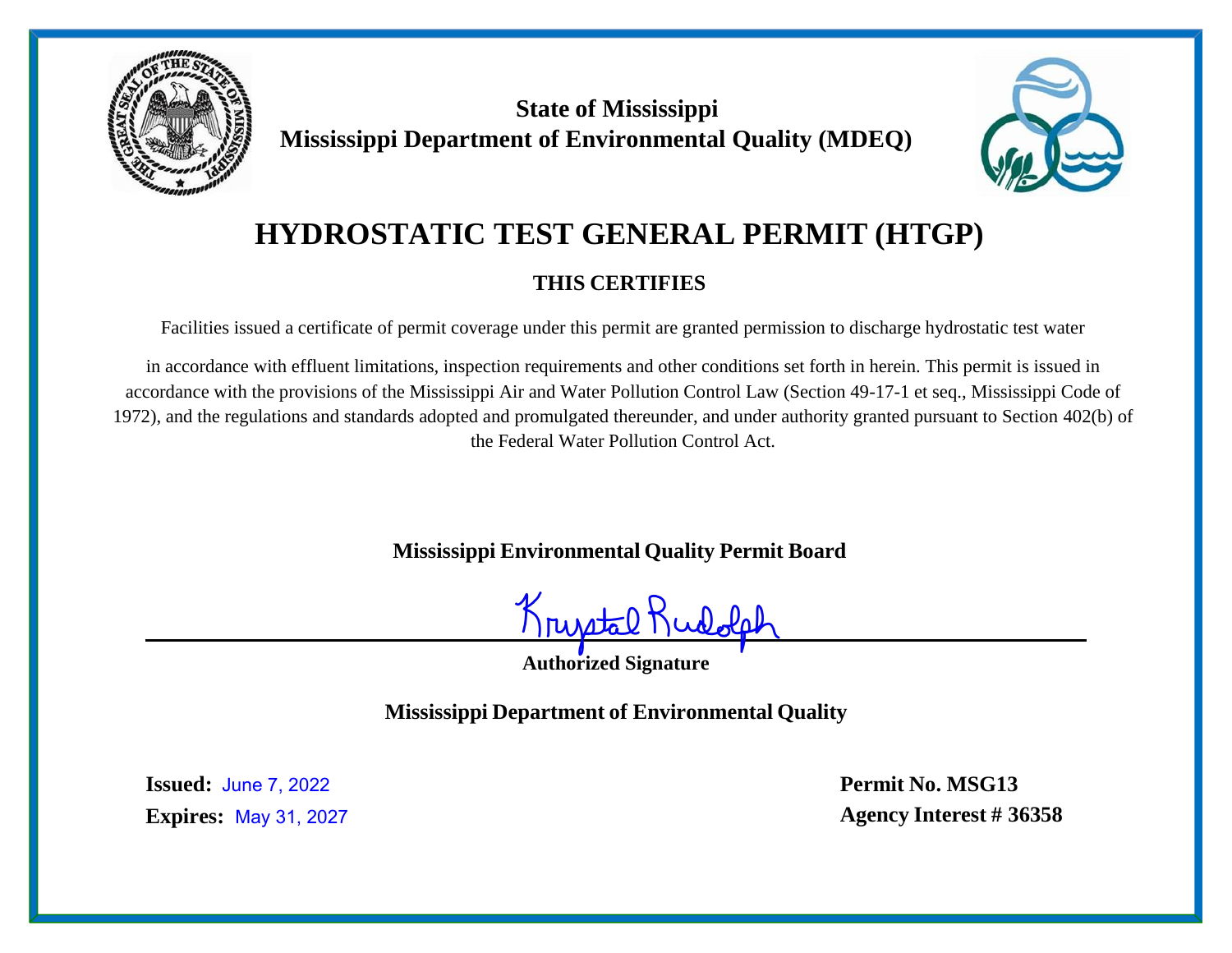#### Table of Contents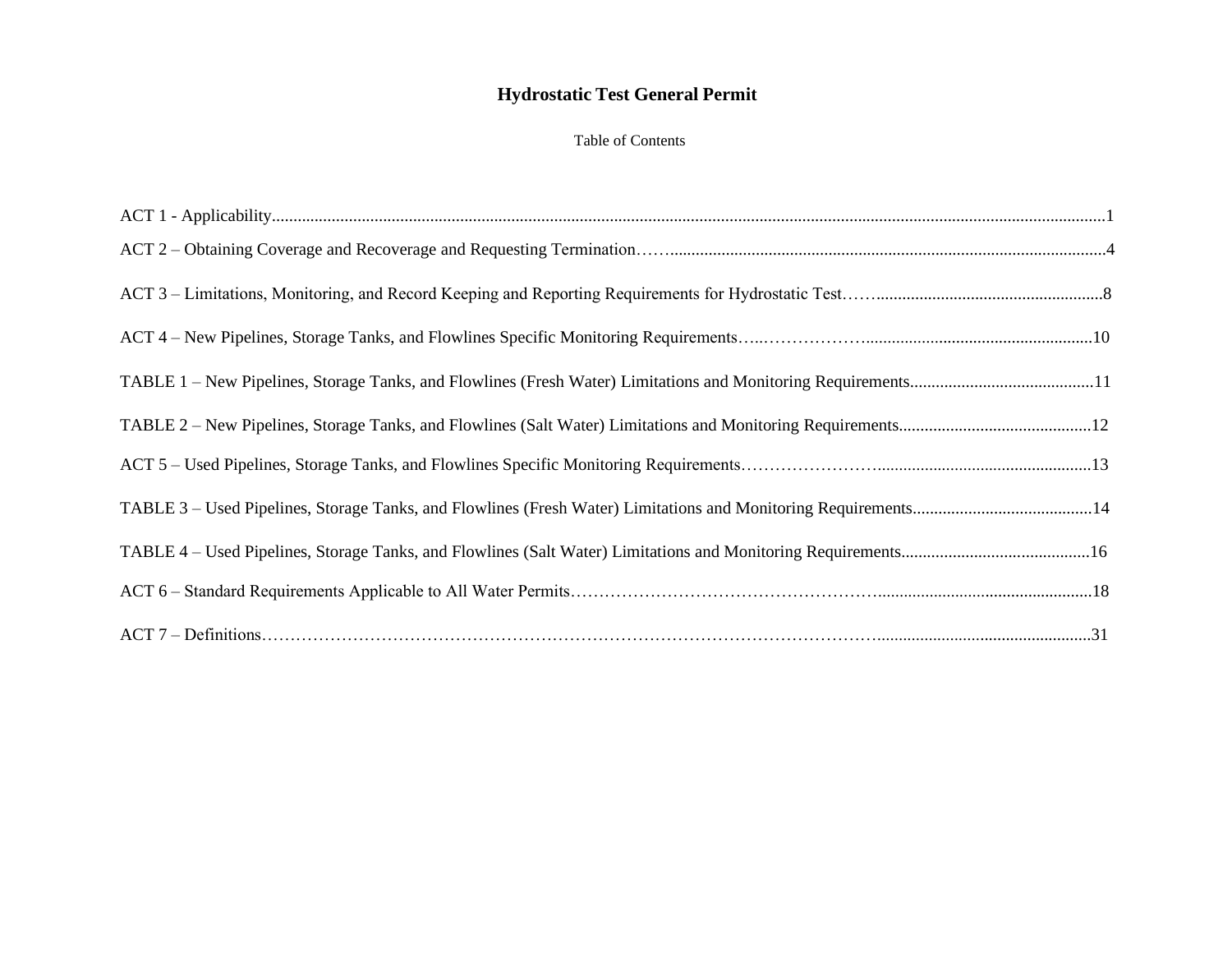#### **ACT1 (Hydrostatic Test) Applicability:**

## **Narrative Requirements:**

| Condition<br>No. | Condition                                                                                                                                                                                                                                                                                                                                                                                                                                                                                                                                                                                                                                                                                                                                                                                                                                                                                                                                                                                                    |
|------------------|--------------------------------------------------------------------------------------------------------------------------------------------------------------------------------------------------------------------------------------------------------------------------------------------------------------------------------------------------------------------------------------------------------------------------------------------------------------------------------------------------------------------------------------------------------------------------------------------------------------------------------------------------------------------------------------------------------------------------------------------------------------------------------------------------------------------------------------------------------------------------------------------------------------------------------------------------------------------------------------------------------------|
| $T-1$            | PERMIT AREA:                                                                                                                                                                                                                                                                                                                                                                                                                                                                                                                                                                                                                                                                                                                                                                                                                                                                                                                                                                                                 |
|                  | The Hydrostatic Test General Permit covers all areas of the State of Mississippi. [11 Miss. Admin. Code Pt. 6, Ch. 1.]                                                                                                                                                                                                                                                                                                                                                                                                                                                                                                                                                                                                                                                                                                                                                                                                                                                                                       |
| $T-2$            | ELIGIBILITY:                                                                                                                                                                                                                                                                                                                                                                                                                                                                                                                                                                                                                                                                                                                                                                                                                                                                                                                                                                                                 |
|                  | (1) This permit covers the sporadic discharges of hydrostatic test water to waters of the State from new or used pipelines, storage tanks, flowlines, etc., used<br>for transportation or storage of natural gas, crude oil, or liquid or gaseous petroleum hydrocarbons, or other substances which would adequately be detected by<br>the effluent limitations in this permit.                                                                                                                                                                                                                                                                                                                                                                                                                                                                                                                                                                                                                              |
|                  | (2) A project is eligible for coverage under this general permit for discharges of pollutants of concern to water bodies for which there is a total maximum daily<br>load (TMDL) established or approved by EPA if measures and controls are incorporated into operations that are consistent with the assumptions and<br>requirements of such TMDL. To be eligible for coverage under this general permit, the facility must indicate on the HTNOI that the project discharges to a<br>water body with a TMDL and incorporate any conditions applicable to any discharge(s) necessary for consistency with the assumptions and requirements of<br>such TMDL. If, after coverage issuance, a specific wasteload allocation is established that would apply to the facility's discharge, the facility must implement<br>steps necessary to meet that allocation within six (6) months from the final TMDL approval date. MDEQ's approved TMDL list may be found at the link<br>listed in paragraph (3) below. |
|                  | (3) A project is eligible for coverage under this general permit for discharges of pollutants of concern to impaired water bodies on MDEQ's 303(d) list,<br>provided best management practices (BMPs) are employed that prohibit further impairment of the designated and/or existing beneficial uses in the receiving<br>water body. To be eligible for coverage under this general permit, the facility must indicate on the HTNOI that the project discharges to a 303(d) listed<br>receiving water and incorporate appropriate BMPs. MDEQ's approved TMDL list and 303(d) list of impaired water bodies may be found on MDEQ's website<br>at: https://www.mdeq.ms.gov/water/surface-water/tmdl/. No Hydrostatic test water discharge will be allowed if the pollutant that is proposed to be<br>discharged will cause or contribute to an existing impairment of a Section 303(d) listed water. [11 Miss. Admin. Code Pt. 6, Ch. 1.]                                                                     |

Page 1 of 31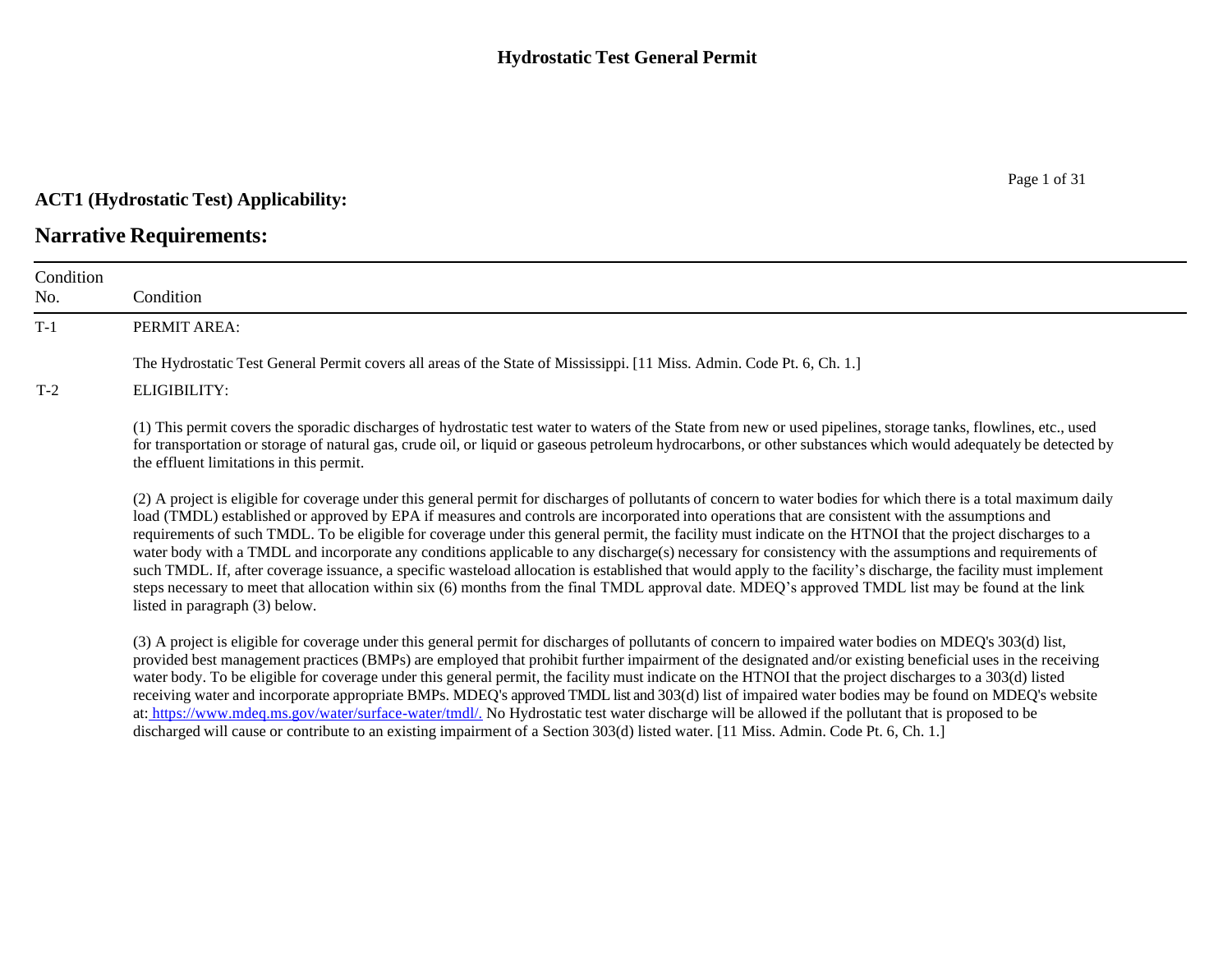#### **ACT1 (Hydrostatic Test) Applicability:**

### **Narrative Requirements:**

| Condition<br>No. | Condition                                                                                                                                                                                                         |  |  |  |  |  |  |
|------------------|-------------------------------------------------------------------------------------------------------------------------------------------------------------------------------------------------------------------|--|--|--|--|--|--|
| $T-3$            | AUTHORIZATION:                                                                                                                                                                                                    |  |  |  |  |  |  |
|                  | (1) Facilities desiring coverage under this permit for discharges associated with hydrostatic test must submit a Hydrostatic Test Notice of Intent (HTNOI) in<br>accordance with the requirements of this permit. |  |  |  |  |  |  |
|                  | (2) Upon review of the HTNOI and other required submittals, the MDEQ staff may require additional information, recommend that coverage not be granted                                                             |  |  |  |  |  |  |

and/or that an alternate permit would be more appropriate. The MDEQ staff recommendations may be brought before the Mississippi Environmental Quality Permit Board (Permit Board) for review and consideration at a regularly scheduled meeting or at a special meeting at its discretion.

(3) Coverage under this permit will not be granted until all other required MDEQ permits, certifications and approvals are satisfactorily addressed.

(4) Facilities are authorized to discharge hydrostatic test under the terms and conditions of this permit only upon receipt of written notification of approval of coverage by the Permit Board staff. Discharge to waters of the State without written notification of coverage or issuance of an individual National Pollutant Discharge Elimination System (NPDES) Permit is a violation of the Mississippi Air and Water Pollution Control Law 49-17-29(2)(b). [11 Miss. Admin. Code Pt. 6, Ch. 1.]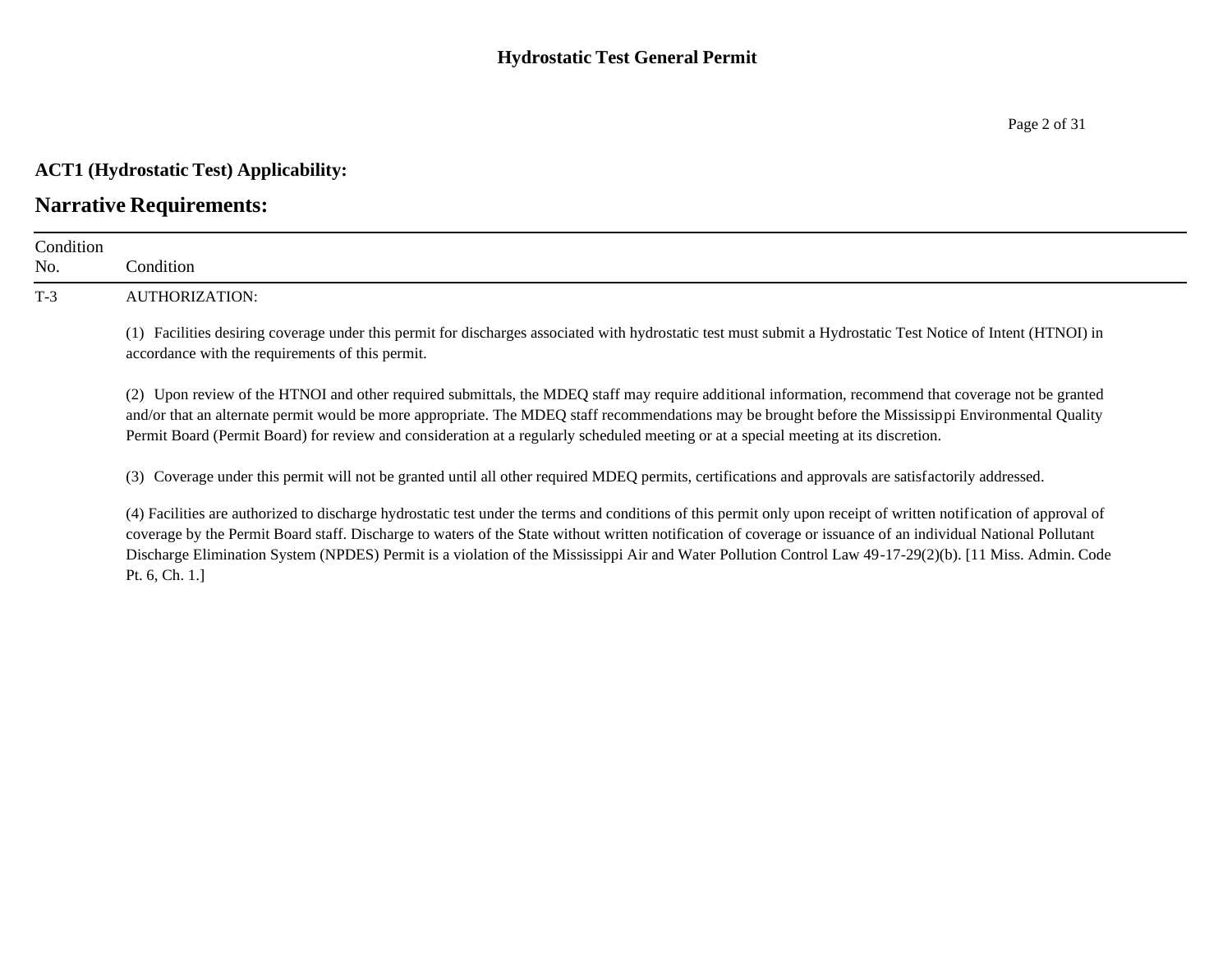## **ACT 1 (Hydrostatic Test) Applicability:**

## **Narrative Requirements:**

| Condition<br>No. | Condition                                                                                                                                                                                                                                                                                                                                                                                                                                                                                                                                                                                                                                                                                                                                                                                                                                                                                                                                                                            |
|------------------|--------------------------------------------------------------------------------------------------------------------------------------------------------------------------------------------------------------------------------------------------------------------------------------------------------------------------------------------------------------------------------------------------------------------------------------------------------------------------------------------------------------------------------------------------------------------------------------------------------------------------------------------------------------------------------------------------------------------------------------------------------------------------------------------------------------------------------------------------------------------------------------------------------------------------------------------------------------------------------------|
| $T-4$            | THIS PERMIT DOES NOT AUTHORIZE:                                                                                                                                                                                                                                                                                                                                                                                                                                                                                                                                                                                                                                                                                                                                                                                                                                                                                                                                                      |
|                  | (1) Discharges which result in violation of State Water Quality Standards. If a discharge authorized under this permit is later determined to cause or have the reasonable<br>potential to cause or contribute to the violation of an applicable water quality standard, MDEQ will notify the regulated entity of such water quality violation(s) in writing<br>and will provide the information used by MDEQ to make this determination. The regulated entity must take all necessary actions required to ensure future discharges do<br>not cause or contribute to the violation of a water quality standard. If such violations remain or re-occur, then additional measures, such as the addition of Best<br>Management Practices (BMPs) or the requirement to obtain an individual permit, may be required by the Permit Board. Compliance with this requirement does not<br>preclude any enforcement activity as provided by the Clean Water Act for the underlying violation. |
|                  | (2) Activities that affect waters of the State, including wetlands, without obtaining the necessary U.S. Army Corps of Engineers (COE) approval. This may include a<br>COE individual Section 404 permit or coverage under a COE nationwide or general permit. Appropriate documentation must be submitted with the Hydrostatic Test<br>Notice of Intent (HTNOI).                                                                                                                                                                                                                                                                                                                                                                                                                                                                                                                                                                                                                    |
|                  | (3) Discharges or discharge-related activities that are likely to jeopardize the continued existence of any species that is listed as endangered or threatened under the<br>Endangered Species Act (ESA) or result in the adverse modification or destruction of habitat that is designated as critical under the ESA. Coverage under this permit is<br>available only if the regulated entity's storm water discharges, allowable non-storm water discharges, and discharge-related activities are not likely to jeopardize the<br>continued existence of any species that is listed as endangered or threatened ("listed") under the ESA or result in the adverse modification or destruction of habitat that is<br>designated as critical under the ESA ("critical habitat"). Submission of a signed HTNOI will be deemed to constitute the regulated entity's certification of eligibility. [11]<br>Miss. Admin. Code Pt. 6, Ch. 1.]                                             |

Page 3 of 31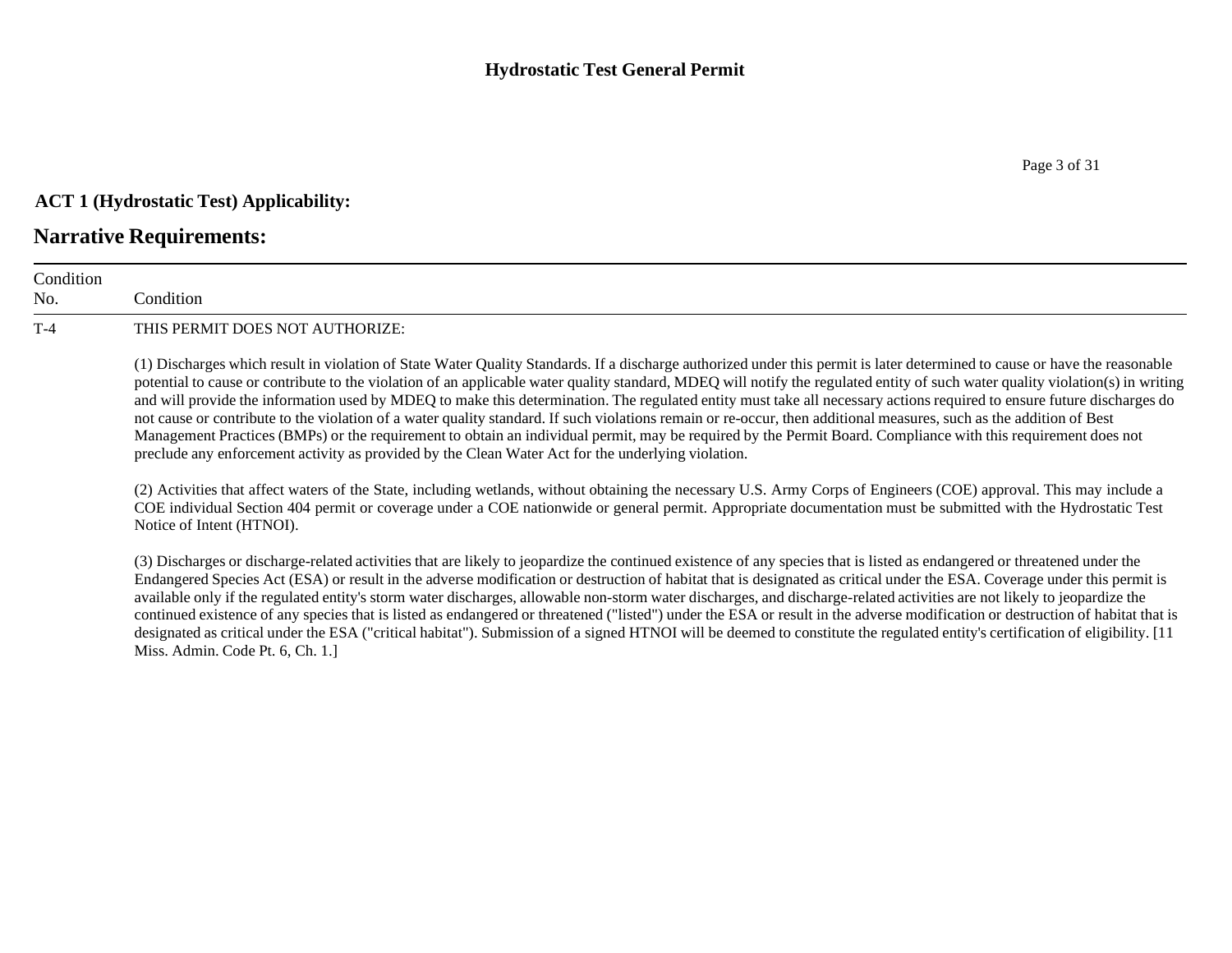### **ACT2 (Hydrostatic Test) Obtaining Coverage and Recoverage and Requesting Termination:**

| Condition<br>No. | Condition                                                                                                                                                                                                                                                                                                                                                                                                                                                                                                                                                                                                                                                                                                                                                         |
|------------------|-------------------------------------------------------------------------------------------------------------------------------------------------------------------------------------------------------------------------------------------------------------------------------------------------------------------------------------------------------------------------------------------------------------------------------------------------------------------------------------------------------------------------------------------------------------------------------------------------------------------------------------------------------------------------------------------------------------------------------------------------------------------|
| $S-1$            | OBTAINING COVERAGE:                                                                                                                                                                                                                                                                                                                                                                                                                                                                                                                                                                                                                                                                                                                                               |
|                  | (1) HTNOI Submittal - Persons desiring coverage for hydrostatic test water discharges under this general permit should submit a HTNOI form at least 30 days prior to<br>the commencement of the regulated discharge. Persons should also submit a United States Geological Survey (USGS) quadrangle map or photocopy extending at least<br>one-half of a mile beyond the site's property boundary with the site location and outfalls outlined or highlighted. The HTNOI Form can be found in the Hydrostatic Test<br>Forms Package, which can be obtained from MDEQ at the address found in ACT2, Condition T-1 or by calling (601) 961-5171. HTNOI forms, as well as the general<br>permit, may be found on the MDEQ web site at: https://www.mdeq.ms.gov/htgp/ |
|                  | (2) Additional submittals with a completed HTNOI may include:                                                                                                                                                                                                                                                                                                                                                                                                                                                                                                                                                                                                                                                                                                     |
|                  | (A) Labeled site drawing noting the outfall(s) associated with hydrostatic test water discharge(s),<br>(B) Section 404 documentation from the U.S. Army Corps of Engineers concerning discharges to waters of the United States, or<br>(C) List of chemical additives (see ACT6, S-2)                                                                                                                                                                                                                                                                                                                                                                                                                                                                             |
|                  | (3) If water withdrawal from surface waters or ground waters is to be used for the test, the applicant must provide written authorization from the MDEQ, Office of Land<br>and Water. A request to the Office of Land and Water by calling (601) 961-5171 must be made with the following information:                                                                                                                                                                                                                                                                                                                                                                                                                                                            |
|                  | (A) Location and source of test water<br>(B) Amount and rate of fill water withdrawal<br>(C) Test date. [11 Miss. Admin. Code Pt. 6, Ch. 1.]                                                                                                                                                                                                                                                                                                                                                                                                                                                                                                                                                                                                                      |
| $S-2$            | <b>OBTAINING RECOVERAGE:</b>                                                                                                                                                                                                                                                                                                                                                                                                                                                                                                                                                                                                                                                                                                                                      |
|                  | Once the Hydrostatic Test General Permit is reissued, active coverage recipients will receive a Recoverage Form with a Letter of Instruction. If a coverage recipient<br>wishes to be covered by the reissued Hydrostatic Test General Permit, the Recoverage Form must be completed and returned to the MDEQ in accordance with the<br>provisions of the Letter of Instruction.                                                                                                                                                                                                                                                                                                                                                                                  |
|                  | If the permit is not reissued prior to the expiration date, continued coverage under this permit will be allowed in accordance with ACT6, Condition T-3. [11 Miss.<br>Admin. Code Pt. 6, Ch. 1.]                                                                                                                                                                                                                                                                                                                                                                                                                                                                                                                                                                  |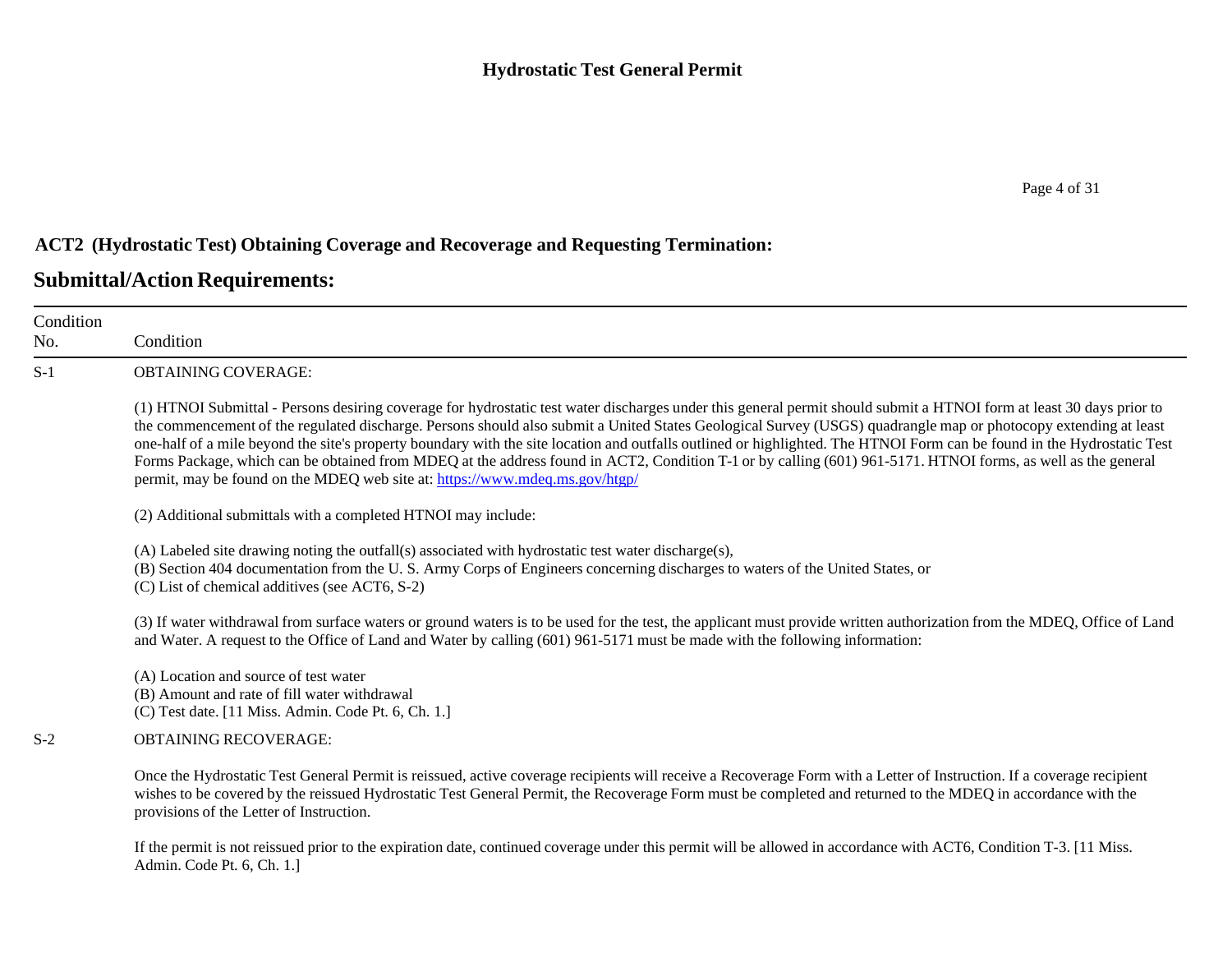### **ACT2 (Hydrostatic Test) Obtaining Coverage and Recoverage and Requesting Termination:**

| Condition<br>No. | Condition                                                                                                                                                                                                                                                                                                                                                                                                                                                                                                                                                                                                                                                                                                                                                                                                  |  |  |  |  |  |  |  |
|------------------|------------------------------------------------------------------------------------------------------------------------------------------------------------------------------------------------------------------------------------------------------------------------------------------------------------------------------------------------------------------------------------------------------------------------------------------------------------------------------------------------------------------------------------------------------------------------------------------------------------------------------------------------------------------------------------------------------------------------------------------------------------------------------------------------------------|--|--|--|--|--|--|--|
| $S-3$            | REQUIRING AN INDIVIDUAL PERMIT OR ALTERNATIVE GENERAL PERMIT:                                                                                                                                                                                                                                                                                                                                                                                                                                                                                                                                                                                                                                                                                                                                              |  |  |  |  |  |  |  |
|                  | (1) The Permit Board may require any coverage recipient to apply for and obtain either an individual or an alternative general NPDES permit. Any interested person may<br>petition the Permit Board to take action under this paragraph. The Permit Board may require any coverage recipient to apply for an individual NPDES permit only if the<br>coverage recipient has been notified in writing. Such notice shall include reasons for the Permit Board's decision, an application form and a filing deadline. The Permit<br>Board may grant additional time at its discretion, upon request. If a coverage recipient fails to submit a requested application in a timely manner, coverage under this<br>permit is automatically terminated at the end of the day specified for application submittal. |  |  |  |  |  |  |  |
|                  | (2) Any coverage recipient may request to be excluded from permit coverage by applying for an individual permit or coverage under another general permit. The<br>applicant shall submit an individual application (EPA Forms 1 and 2D for new discharges or EPA Forms 1 and 2C for existing discharges) or the appropriate Notice of<br>Intent if applying for another general permit.                                                                                                                                                                                                                                                                                                                                                                                                                     |  |  |  |  |  |  |  |
| $S-4$            | (3) Coverage under this permit is automatically terminated on the issuance date of the respective alternative individual permit or general permit coverage. When the<br>request for an alternative individual permit or general permit coverage is denied, coverage under this permit continues unless terminated by the Permit Board. [WPC-1]<br>TERMINATION REQUIREMENTS:                                                                                                                                                                                                                                                                                                                                                                                                                                |  |  |  |  |  |  |  |
|                  | The coverage recipient must notify the MDEQ that hydrostatic test water will no longer be discharged by submitting a "Request for Termination Form." The form can<br>be found in the Hydrostatic Test Forms Package, which is available at: https://www.mdeq.ms.gov/htgp/                                                                                                                                                                                                                                                                                                                                                                                                                                                                                                                                  |  |  |  |  |  |  |  |
|                  | All DMR forms must be completed and submitted before coverage can be terminated. [11 Miss. Admin. Code Pt. 6, Ch. 1.]                                                                                                                                                                                                                                                                                                                                                                                                                                                                                                                                                                                                                                                                                      |  |  |  |  |  |  |  |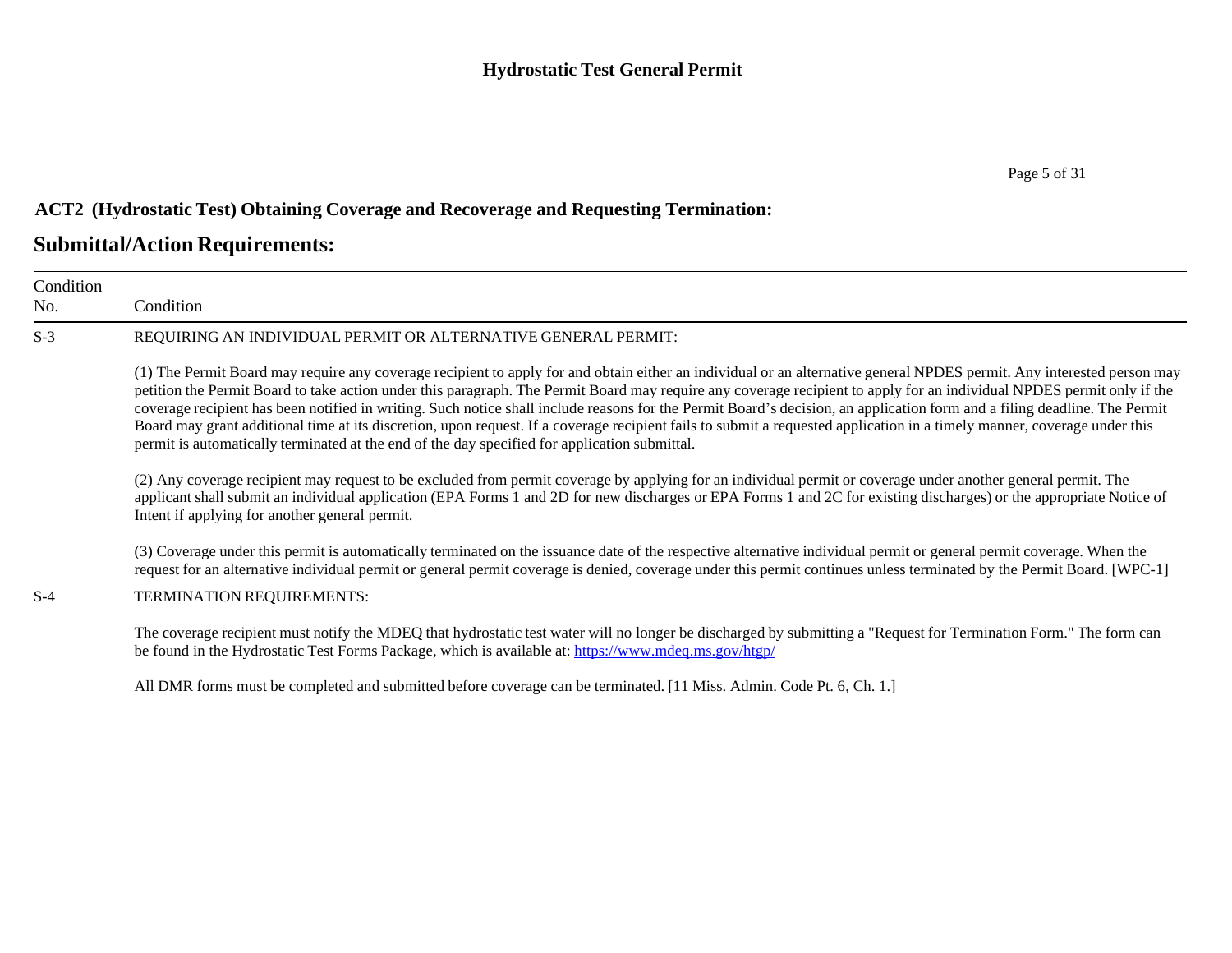#### Page 6 of 31

### **ACT2 (Hydrostatic Test) Obtaining Coverage and Recoverage and Requesting Termination:**

| Condition<br>No. | Condition                                                                                                                                                                                                                                                                                                                                                                                                                                                            |  |  |  |  |  |  |  |
|------------------|----------------------------------------------------------------------------------------------------------------------------------------------------------------------------------------------------------------------------------------------------------------------------------------------------------------------------------------------------------------------------------------------------------------------------------------------------------------------|--|--|--|--|--|--|--|
| $S-5$            | <b>MAJOR MODIFICATION NOTIFICATION:</b>                                                                                                                                                                                                                                                                                                                                                                                                                              |  |  |  |  |  |  |  |
|                  | Coverage recipients shall notify the Mississippi Department of Environmental Quality of plans to expand the acreage or "footprint" of an existing project, to include<br>additional outfall(s) or to change the location of existing outfall(s). This form must be submitted when any of the following activities are being proposed.                                                                                                                                |  |  |  |  |  |  |  |
|                  | (1) Applicant requests additional discharge outfall(s) and/or relocation of existing outfall(s). Complete and submit Outfall Information Form included in the Hydrostatic<br>Test Forms Package.                                                                                                                                                                                                                                                                     |  |  |  |  |  |  |  |
|                  | (2) Applicant requests to utilize new or different water treatment chemicals from what was proposed in the original HTNOI.                                                                                                                                                                                                                                                                                                                                           |  |  |  |  |  |  |  |
|                  | (3) Applicant requests to utilize as source water a different water of the State than what was originally proposed and approved by the<br>Office of Land and Water (attach new approval)                                                                                                                                                                                                                                                                             |  |  |  |  |  |  |  |
|                  | (4) Applicant requests "footprint" identified in the original HTNOI to be enlarged (if modification impacts wetlands, attach Corps of Engineers' Section 404<br>documentation).                                                                                                                                                                                                                                                                                      |  |  |  |  |  |  |  |
|                  | (5) Any planned change in processes that may affect hydrostatic test water discharge quality, quantity or location,                                                                                                                                                                                                                                                                                                                                                  |  |  |  |  |  |  |  |
|                  | An updated USGS topographic map must be attached if an enlargement of the original footprint or rerouting of the original project is proposed. Additions or relocations<br>of existing outfalls must also be located on the topographic map. This form must be signed by the current coverage recipient under Mississippi's Hydrostatic Test<br>General Permit. A different operator must have general permit coverage transferred prior to coverage being modified. |  |  |  |  |  |  |  |
|                  | Coverage recipients are authorized to implement the proposed modifications, under the conditions of the General Permit, only upon receipt of written notification of<br>approval by the MDEQ. Proposed changes may require termination of the General Permit coverage and/or application for an individual or alternative general permit. [11<br>Miss. Admin. Code Pt. 6, Ch. 1.]                                                                                    |  |  |  |  |  |  |  |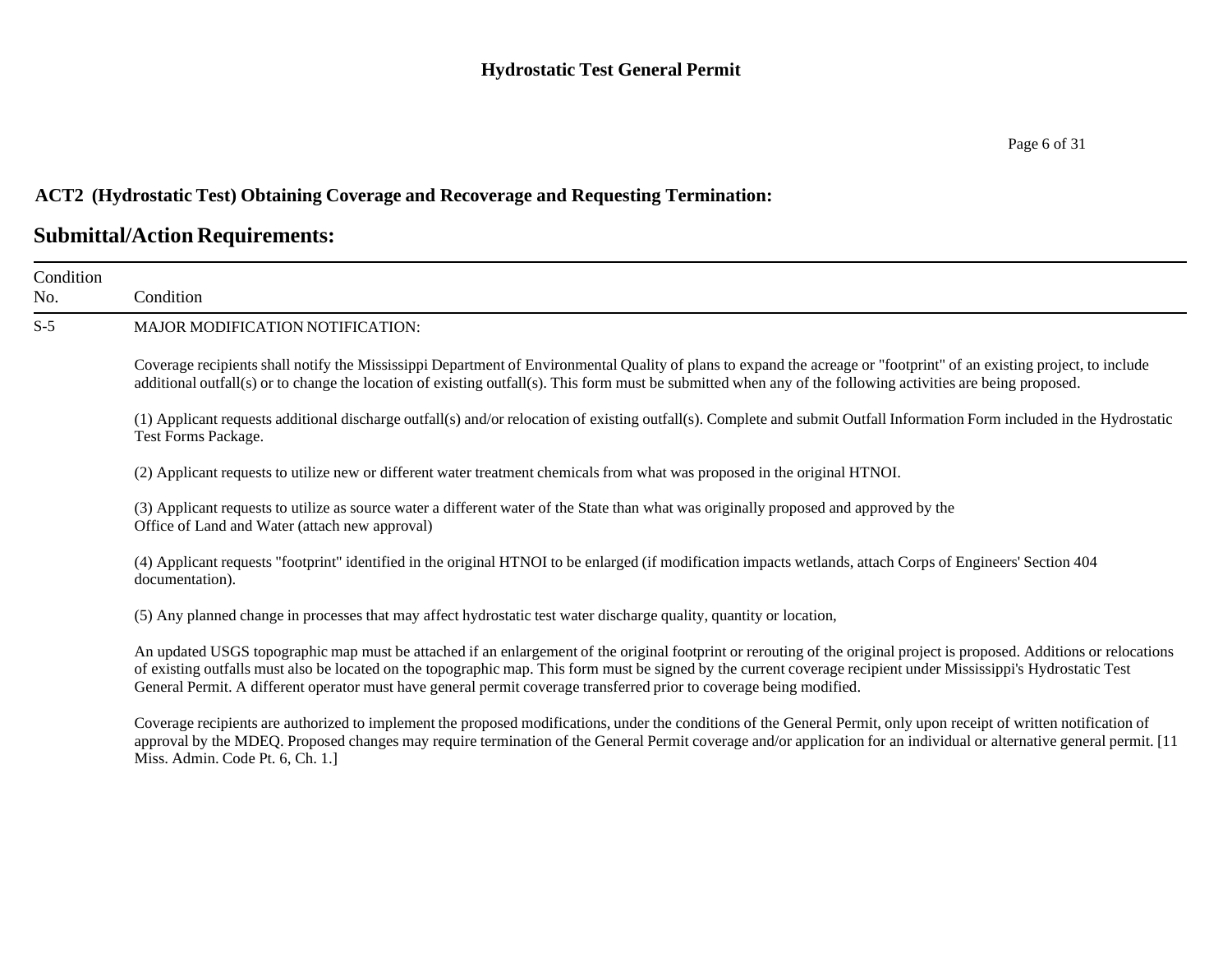### **ACT2 (Hydrostatic Test) Obtaining Coverage and Recoverage and Requesting Termination:**

## **Narrative Requirements:**

| Condition<br>No. | Condition                                                                                                                                                                                                                                                                                                 |
|------------------|-----------------------------------------------------------------------------------------------------------------------------------------------------------------------------------------------------------------------------------------------------------------------------------------------------------|
| $T-1$            | WHERE TO SUBMIT THE HTNOI:                                                                                                                                                                                                                                                                                |
|                  | HTNOIs submitted after December 20, 2025, shall be submitted electronically as instructed by MDEQ.                                                                                                                                                                                                        |
|                  | From permit issuance until December 20, 2025, complete and appropriately signed HTNOI Forms shall be submitted to:                                                                                                                                                                                        |
|                  | Chief, Environmental Permits Division<br>Mississippi Department of Environmental Quality<br>Office of Pollution Control<br>PO Box 2261<br>Jackson, Mississippi 39225                                                                                                                                      |
|                  | In addition to mailing paper, electronic submittals are also recommended. Electronic submittals can be submitted at the following link:<br>https://www.mdeq.ms.gov/permits/environmental-permits-division/applications-forms/noi esubmittals/. After December 20, 2025, these forms shall be submitted by |

the coverage recipient electronically as instructed by MDEQ. [11 Miss. Admin. Code Pt. 6, Ch. 1.]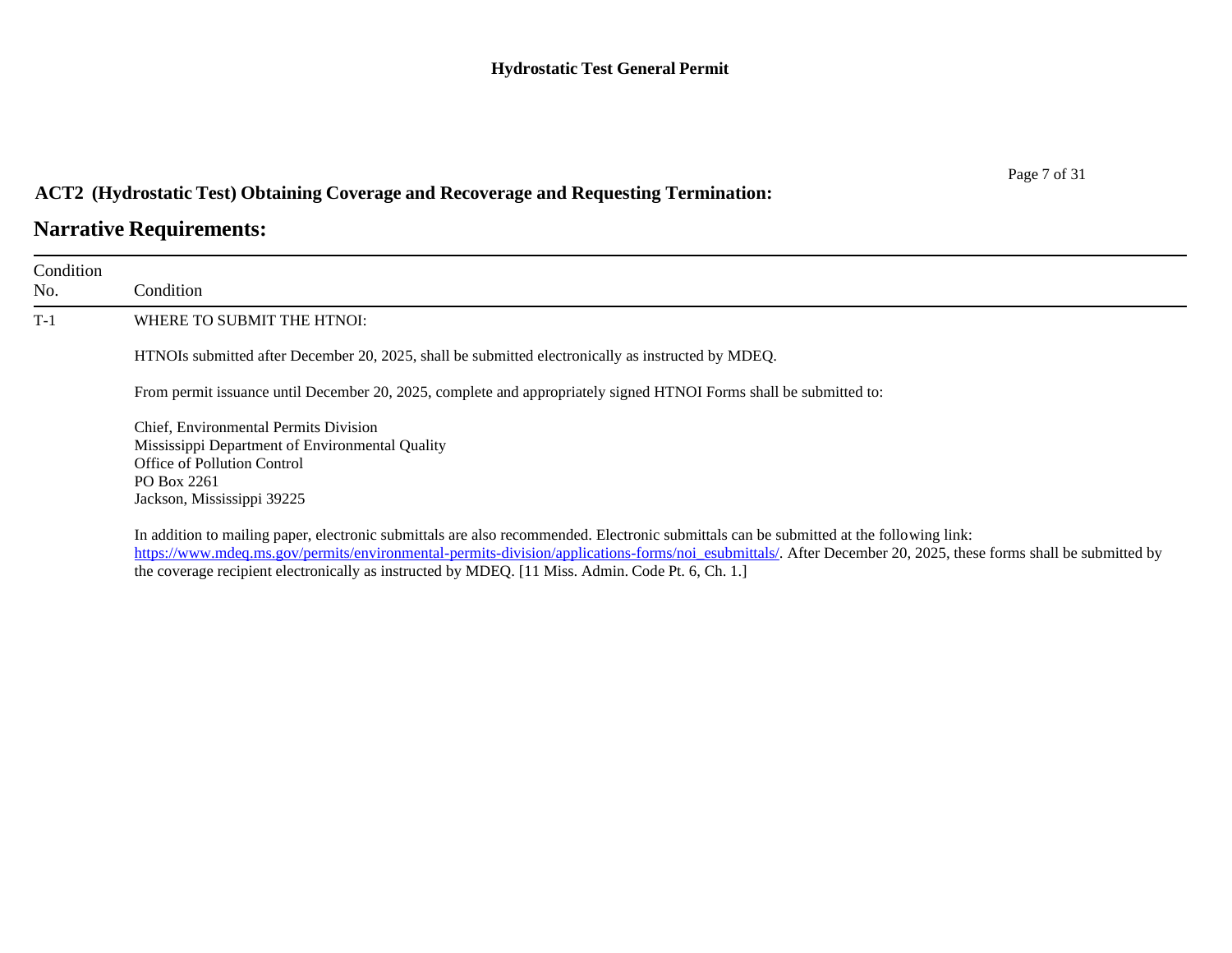### **ACT3 (Hydrostatic Test) Limitations, Monitoring, and Submittal/Action Requirementsfor Hydrostatic Test:**

## **Limitation Requirements:**

| Condition |                                                                                                                                                                                                                                                                                                                                   |
|-----------|-----------------------------------------------------------------------------------------------------------------------------------------------------------------------------------------------------------------------------------------------------------------------------------------------------------------------------------|
| No.       | Condition                                                                                                                                                                                                                                                                                                                         |
| $L-1$     | LIMITATION REQUIREMENTS FOR NEW AND USED PIPELINES, STORAGE TANKS, AND FLOWLINES:                                                                                                                                                                                                                                                 |
|           | (1) Hydrostatic test water and storm water discharges shall be free from:                                                                                                                                                                                                                                                         |
|           | (A) Debris, oil, scum, and other floating materials other than in trace amounts                                                                                                                                                                                                                                                   |
|           | (B) Eroding soils and other materials that will settle to form objectionable deposits in receiving waters                                                                                                                                                                                                                         |
|           | (C) Suspended solids, turbidity and color at levels inconsistent with the receiving waters                                                                                                                                                                                                                                        |
|           | (D) Chemicals in concentrations that would cause violation of State Water Quality Criteria in the receiving waters                                                                                                                                                                                                                |
|           | (2) Prior to hydrostatic testing, the pipeline, tank, flowline, etc. to be tested shall be free from contaminants such as excess product, wax, debris, liquids, etc. (e.g.<br>prepigging/precleaning). This permit does not authorize the discharge of any waste generated in the prepigging/precleaning process.                 |
|           | (3) Land application of the hydrostatic test water discharge is required as a means of treatment (direct discharges to Mississippi Sound will be evaluated on a case by case<br>basis and must be approved by the Permit Board staff). The following conditions are applicable to the land application of hydrostatic test water: |
|           | (A) All water shall be discharged in a manner to prevent erosion of materials and soils into surface waters                                                                                                                                                                                                                       |
|           | (B) For a discharge from a new pipeline, storage tank, flowline, etc., the test water shall be discharged into an energy dissipation/filtering device constructed of a<br>splash plate and properly entrenched straw bales/silt fence or other filter media.                                                                      |
|           | (C) For a discharge from a used pipeline, storage tank, flowline, etc, the test water shall be discharged into an energy dissipation/filtration/absorbent device<br>constructed of a splash plate and properly entrenched straw bales/silt fence or other filter media and absorbent booms.                                       |
|           | (D) Locate all dewatering structures in a well-vegetated and stabilized area, and maintain at least a 50-foot vegetated buffer from adjacent water body/wetland area.                                                                                                                                                             |
|           | (E) If brackish water is used as source/fill water, it may only be discharged back to the estuarine environment. [11 Miss. Admin. Code Pt. 6, Ch. 1.]                                                                                                                                                                             |
|           |                                                                                                                                                                                                                                                                                                                                   |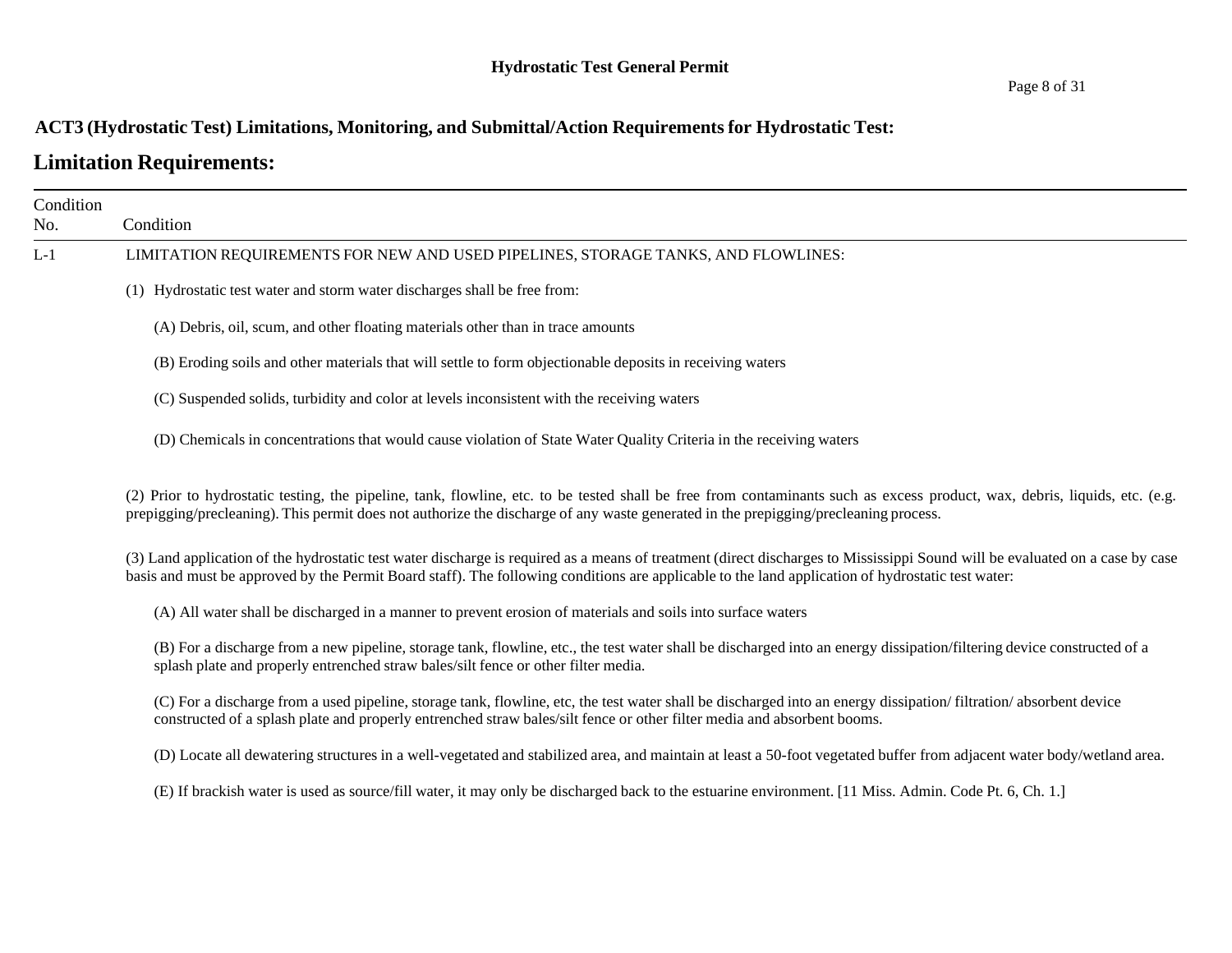## **ACT3 (Hydrostatic Test) Limitations, Monitoring, and Submittal/Action Requirementsfor Hydrostatic Test:**

### **Monitoring Requirements:**

| Condition        |                                                                                                                                                                                                                                                                                                                                                                                                                                                                                                                                                                                                                                                                                                                                                                                                                                                                                 |
|------------------|---------------------------------------------------------------------------------------------------------------------------------------------------------------------------------------------------------------------------------------------------------------------------------------------------------------------------------------------------------------------------------------------------------------------------------------------------------------------------------------------------------------------------------------------------------------------------------------------------------------------------------------------------------------------------------------------------------------------------------------------------------------------------------------------------------------------------------------------------------------------------------|
| No.              | Condition                                                                                                                                                                                                                                                                                                                                                                                                                                                                                                                                                                                                                                                                                                                                                                                                                                                                       |
| M-1              | MONITORING REQUIREMENTS FOR NEW AND USED PIPELINES, STORAGE TANKS, AND FLOWLINES:                                                                                                                                                                                                                                                                                                                                                                                                                                                                                                                                                                                                                                                                                                                                                                                               |
|                  | (1) Frequency and Location of Monitoring - Sampling and analysis for each parameter as specified in Tables 1, 2, 3 and 4 shall be conducted during hydrostatic test water<br>discharge for each discharge point. Samples taken in compliance with the monitoring requirements shall be taken at the nearest accessible point after final treatment but<br>prior to mixing with any non-regulated wastewater streams or the receiving stream.                                                                                                                                                                                                                                                                                                                                                                                                                                    |
|                  | (2) Representative Sampling - Samples shall be representative of the volume and nature of the monitored discharge. For pipe being tested, hydrostatic test water discharges<br>are typically batch discharges and are conducted by either the "First In, First Out" method, or the "First In, Last Out" method. When the "First In, Last Out" method is<br>used, the test water enters and is discharged from the same location in the pipe. In the "First In, First Out" method, the pipe is filled at one end of the test section(s) and<br>removed from the opposite end. Where the "First In, Last Out" method is used, grab samples shall be taken at the end of the discharge (last third of discharge by volume).<br>Where the "First In, First Out" method is used, grab samples shall be taken at the beginning of the discharge (first third of discharge by volume). |
|                  | In instances where the operator chooses to discharge hydrostatic test water into a temporary or fixed holding tank prior to discharge, a representative sample can be<br>collected from the mixed contents of the tank.                                                                                                                                                                                                                                                                                                                                                                                                                                                                                                                                                                                                                                                         |
|                  | (3) Flow shall be estimated by determining the total gallons discharged and reported as Million Gallons per Day (MGD). If a discharge event exceeds a 24-hour period, the<br>coverage recipient should report the greatest 24-hour flow on the Discharge Monitoring Report form. The total amount of flow over the entire discharge event should be<br>recorded in the comments field along with an explanation stating the discharge event lasted longer than 24 hours. [11 Miss. Admin. Code Pt. 6, Ch. 1.]                                                                                                                                                                                                                                                                                                                                                                   |
|                  | <b>Submittal/Action Requirements:</b>                                                                                                                                                                                                                                                                                                                                                                                                                                                                                                                                                                                                                                                                                                                                                                                                                                           |
| Condition<br>No. | Condition                                                                                                                                                                                                                                                                                                                                                                                                                                                                                                                                                                                                                                                                                                                                                                                                                                                                       |

S-1 SUBMITTAL REQUIREMENTS FOR NEW AND USED PIPELINES, STORAGE TANKS, AND FLOWLINES:

MDEQ should be notified regarding the start date/time and anticipated duration of the surface discharge of hydrostatic test water from the covered project. Submittal of the Notification of Surface Discharge of Hydrostatic Test Water Form should be postmarked at least 15 days prior to the discharge start date to allow MDEQ, at its discretion, to schedule an observer to witness the discharge. The form is provided in the Hydrostatic Test Forms Package. [11 Miss. Admin. Code Pt. 6, Ch. 1.]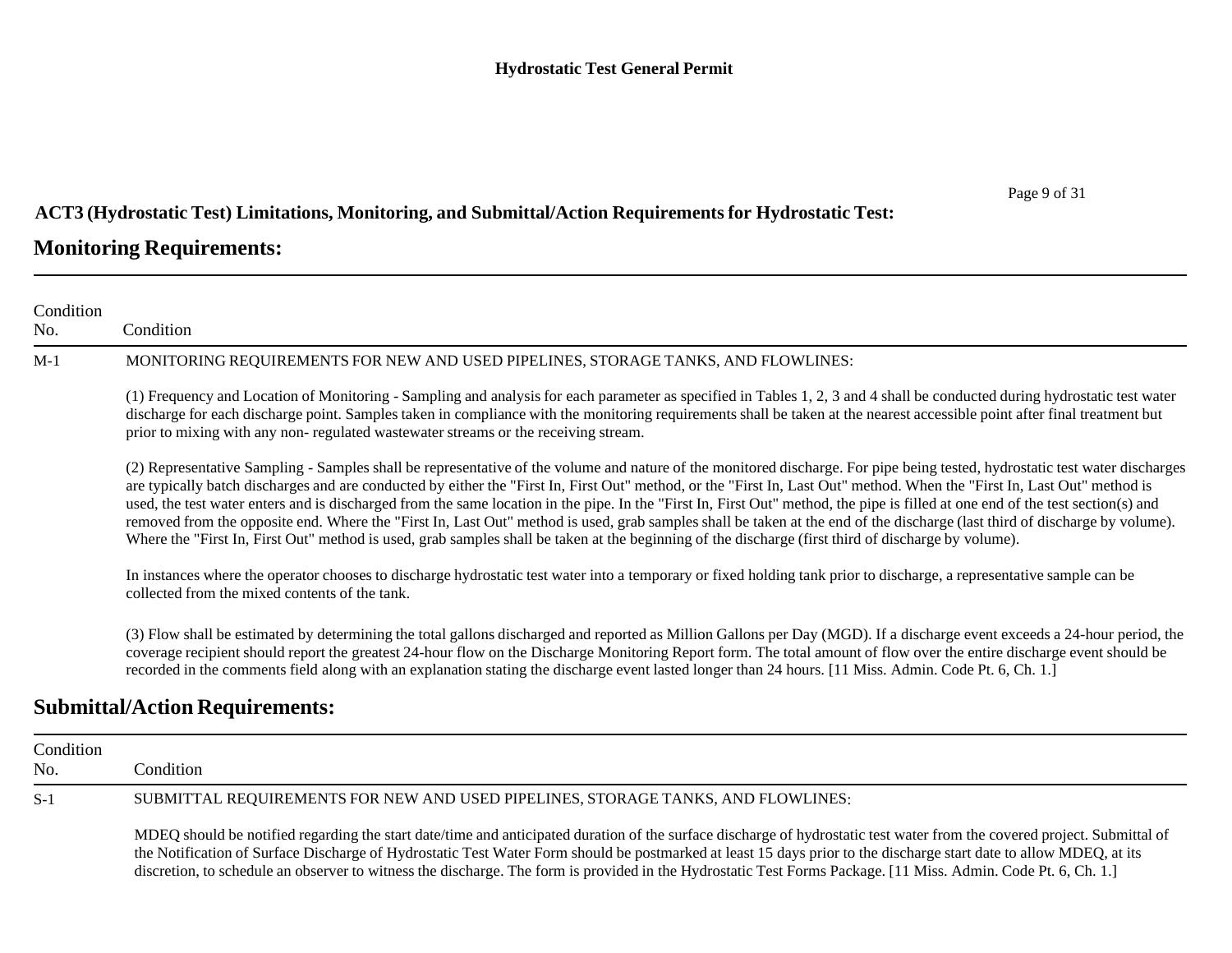### **ACT4 (Hydrostatic Test) New Pipelines, Storage Tanks, and Flowlines Specific Monitoring Requirements:**

## **Monitoring Requirements:**

| Condition<br>No. Condition |                                                                                                                                                                                                                                                                                                      |  |  |  |  |  |  |
|----------------------------|------------------------------------------------------------------------------------------------------------------------------------------------------------------------------------------------------------------------------------------------------------------------------------------------------|--|--|--|--|--|--|
| $M-1$                      | MONITORING REQUIREMENTS SPECIFIC TO NEW PIPELINES, STORAGE TANKS, AND FLOWLINES:                                                                                                                                                                                                                     |  |  |  |  |  |  |
|                            | (1) Hydrostatic test water discharges of 3,000 gallons or less from new pipelines, storage tanks, flowlines, etc. that have not been used to transport or store<br>product and that have been constructed of unused materials are not required to monitor for the parameters listed in Table 1 or 2. |  |  |  |  |  |  |
|                            | (2) Monitoring of chlorine is not required if the source water is not chlorinated. Chlorinated water would typically come from a rural or municipal potable<br>water supply.                                                                                                                         |  |  |  |  |  |  |
|                            | (3) If a parameter is not required to be monitored, then "NODI=9" shall be entered on the DMR. [11 Miss. Admin. Code Pt. 6, Ch. 1.]                                                                                                                                                                  |  |  |  |  |  |  |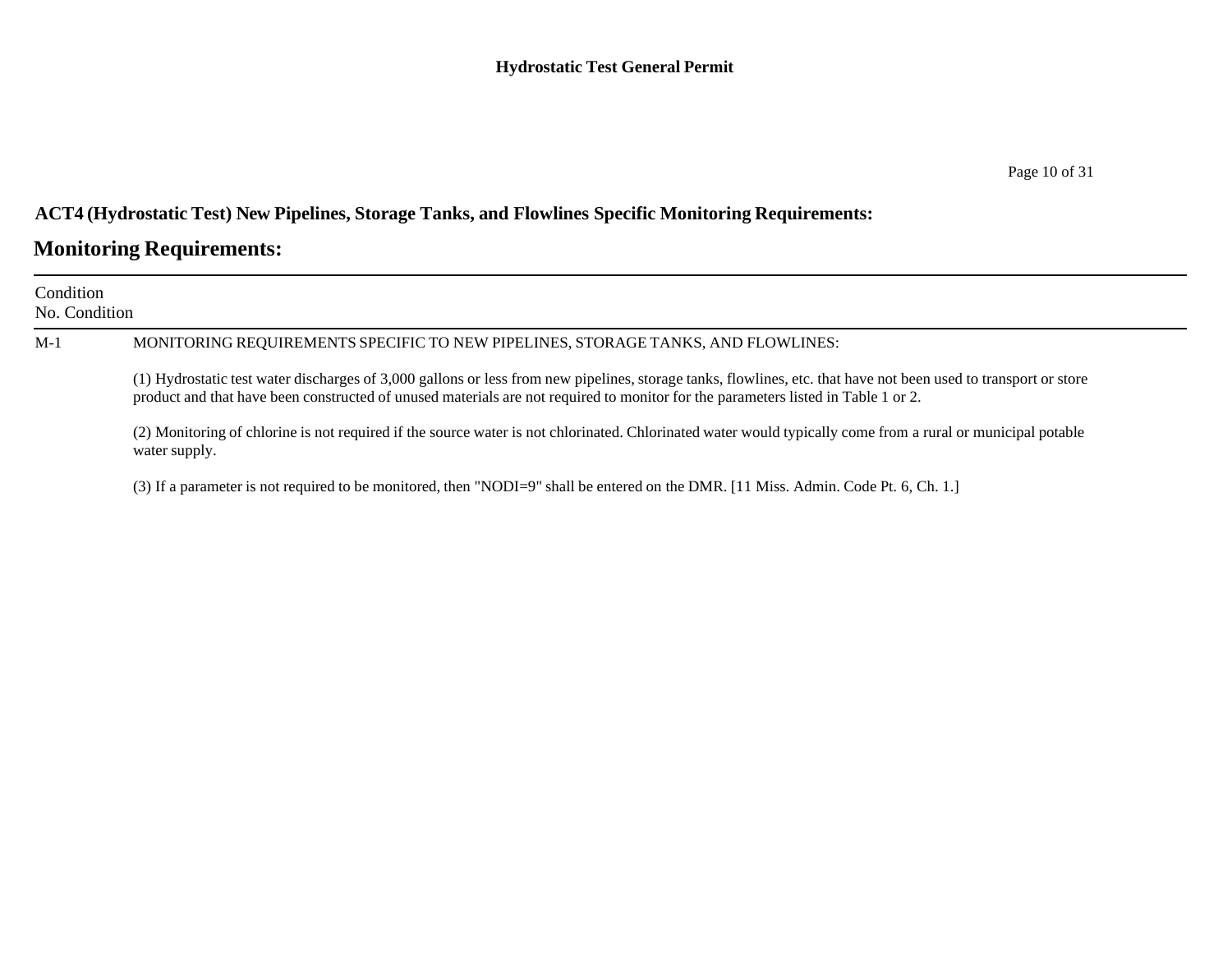#### EFFLUENT LIMITATIONS AND MONITORING REQUIREMENTS

#### Table 1: New Pipelines, Storage Tanks and Flowlines (Fresh Water) Limitations and Monitoring Requirements

Such discharges shall be limited and monitored by the coveragee as specified below:

| <b>Parameter</b>                                   | <b>Discharge Limitations</b>                   |                                                       |                                                     |                                             |                                             |                                      |                                           |                                | <b>Monitoring</b><br><b>Requirements</b> |                               |
|----------------------------------------------------|------------------------------------------------|-------------------------------------------------------|-----------------------------------------------------|---------------------------------------------|---------------------------------------------|--------------------------------------|-------------------------------------------|--------------------------------|------------------------------------------|-------------------------------|
|                                                    | Quantity /<br><b>Loading</b><br><b>Average</b> | <b>Quantity /</b><br><b>Loading</b><br><b>Maximum</b> | <b>Quantity</b> /<br><b>Loading</b><br><b>Units</b> | <b>Quality</b> /<br>Conc.<br><b>Minimum</b> | <b>Quality</b> /<br>Conc.<br><b>Average</b> | Quality /<br>Conc.<br><b>Maximum</b> | <b>Quality /</b><br>Conc.<br><b>Units</b> | <b>Frequency</b>               | <b>Sample</b><br><b>Type</b>             | <b>Which</b><br><b>Months</b> |
| Chlorine, total residual<br>Effluent               | ******                                         | ******                                                | ******                                              | ******                                      | ******                                      | 0.019<br>Semi Maximum                | mg/L                                      | Once per<br>Discharge<br>Event | Grab<br>Sampling                         | Jan-Dec                       |
| <b>Flow</b><br><b>Effluent</b>                     | ******                                         | Report<br>Semi Max                                    | Million<br><b>Gallons</b><br>per day                | ******                                      | ******                                      | ******                               | ******                                    | Once per<br>Discharge<br>Event | Grab<br>Sampling                         | Jan-Dec                       |
| Oil and grease<br><b>Effluent</b>                  | ******                                         | ******                                                | ******                                              | ******                                      | ******                                      | 15<br>Semi Maximum                   | mg/L                                      | Once per<br>Discharge<br>Event | Grab<br>Sampling                         | Jan-Dec                       |
| pH<br>Effluent                                     | ******                                         | ******                                                | ******                                              | 6.0<br>Minimum                              |                                             | 9.0<br>Maximum                       | <b>SU</b>                                 | Once per<br>Discharge<br>Event | Grab<br><b>Sampling</b>                  | Jan-Dec                       |
| <b>Solids (Total Suspended)</b><br><b>Effluent</b> | ******                                         | ******                                                | ******                                              |                                             |                                             | 90<br>Semi Maximum                   | mg/L                                      | Once per<br>Discharge<br>Event | Grab<br>Sampling                         | Jan-Dec                       |

The coveragee shall submit analytical results on a semi-annual Discharge Monitoring Report (DMR) due by the 28<sup>th</sup> of January and July. [11 Miss. Admin. Code Pt. 6, R. 1.1.4.A(15)(c).]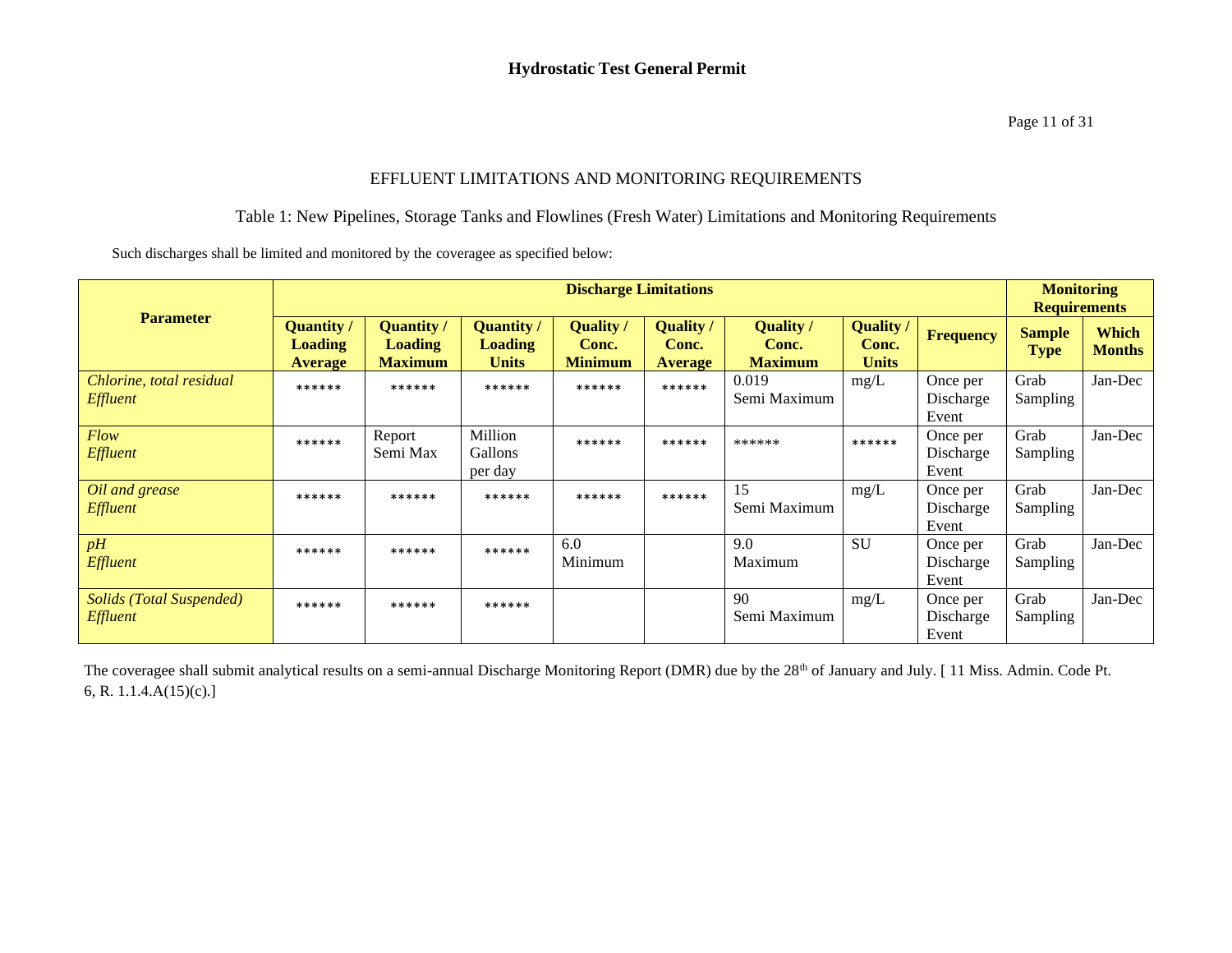Page 12 of 31

#### EFFLUENT LIMITATIONS AND MONITORING REQUIREMENTS

#### Table 2: New Pipelines, Storage Tanks and Flowlines (Salt Water) Limitations and Monitoring Requirements

Such discharges shall be limited and monitored by the coveragee as specified below:

|                                             | <b>Discharge Limitations</b>                   |                                                       |                                                     |                                           |                                             |                                             |                                         |                                | <b>Monitoring</b><br><b>Requirements</b> |                               |
|---------------------------------------------|------------------------------------------------|-------------------------------------------------------|-----------------------------------------------------|-------------------------------------------|---------------------------------------------|---------------------------------------------|-----------------------------------------|--------------------------------|------------------------------------------|-------------------------------|
| <b>Parameter</b>                            | Quantity /<br><b>Loading</b><br><b>Average</b> | <b>Quantity /</b><br><b>Loading</b><br><b>Maximum</b> | <b>Quantity</b> /<br><b>Loading</b><br><b>Units</b> | <b>Quality</b><br>Conc.<br><b>Minimum</b> | <b>Quality /</b><br>Conc.<br><b>Average</b> | <b>Quality</b> /<br>Conc.<br><b>Maximum</b> | <b>Quality</b><br>Conc.<br><b>Units</b> | <b>Frequency</b>               | <b>Sample</b><br><b>Type</b>             | <b>Which</b><br><b>Months</b> |
| Chlorine, total residual<br>Effluent        | ******                                         | ******                                                | ******                                              | ******                                    | ******                                      | 0.013<br>Semi Maximum                       | mg/L                                    | Once per<br>Discharge<br>Event | Grab<br>Sampling                         | Jan-Dec                       |
| Flow<br><b>Effluent</b>                     | ******                                         | Report<br>Semi Max                                    | Million<br>Gallons<br>per day                       | ******                                    | ******                                      | ******                                      | ******                                  | Once per<br>Discharge<br>Event | Grab<br>Sampling                         | Jan-Dec                       |
| Oil and grease<br><b>Effluent</b>           | ******                                         | ******                                                | ******                                              | ******                                    | ******                                      | 15<br>Semi Maximum                          | mg/L                                    | Once per<br>Discharge<br>Event | Grab<br>Sampling                         | Jan-Dec                       |
| pH<br>Effluent                              | ******                                         | ******                                                | ******                                              | 6.0<br>Minimum                            |                                             | 9.0<br>Maximum                              | <b>SU</b>                               | Once per<br>Discharge<br>Event | Grab<br>Sampling                         | Jan-Dec                       |
| Solids (Total Suspended)<br><b>Effluent</b> | ******                                         | ******                                                | ******                                              |                                           |                                             | 90<br>Semi Maximum                          | mg/L                                    | Once per<br>Discharge<br>Event | Grab<br>Sampling                         | Jan-Dec                       |

The coveragee shall submit analytical results on a semi-annual Discharge Monitoring Report (DMR) due by the 28<sup>th</sup> of January and July. [11 Miss. Admin. Code Pt. 6, R. 1.1.4.A(15)(c).]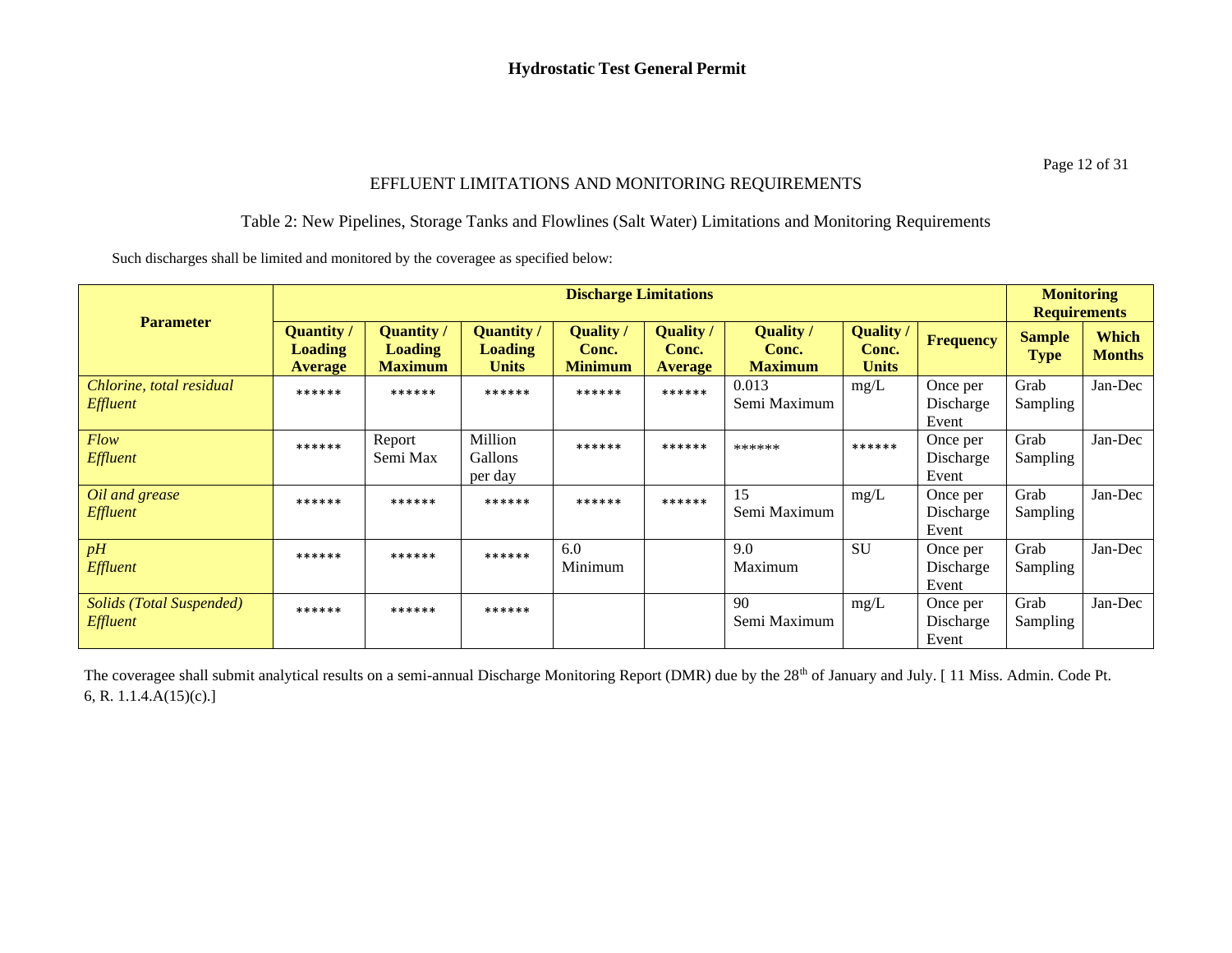#### **ACT5 (Hydrostatic Test) Used Pipelines, Storage Tanks, and Flowlines Specific Monitoring Requirements:**

## **Monitoring Requirements:**

| Condition<br>No. | Condition                                                                                                                                                                                                                                                                                                                                                                                                                                                                                                                                                                                                                                                                                                                                                                                                                                                                                                                                                                                                                                                                                                                                                             |
|------------------|-----------------------------------------------------------------------------------------------------------------------------------------------------------------------------------------------------------------------------------------------------------------------------------------------------------------------------------------------------------------------------------------------------------------------------------------------------------------------------------------------------------------------------------------------------------------------------------------------------------------------------------------------------------------------------------------------------------------------------------------------------------------------------------------------------------------------------------------------------------------------------------------------------------------------------------------------------------------------------------------------------------------------------------------------------------------------------------------------------------------------------------------------------------------------|
| $M-1$            | MONITORING REQUIREMENTS SPECIFIC TO USED PIPELINES, STORAGE TANKS AND FLOWLINES:                                                                                                                                                                                                                                                                                                                                                                                                                                                                                                                                                                                                                                                                                                                                                                                                                                                                                                                                                                                                                                                                                      |
|                  | (1) Benzene shall only be monitored for discharges from facilities which have been used for the storage or transportation of liquid or gaseous petroleum hydrocarbons.                                                                                                                                                                                                                                                                                                                                                                                                                                                                                                                                                                                                                                                                                                                                                                                                                                                                                                                                                                                                |
|                  | (2) BTEX shall only be monitored for discharges from facilities, which have been used for the storage or transportation of liquid or gaseous petroleum hydrocarbons. Total<br>BTEX shall be measured as the sum of benzene, ethylbenzene, toluene, and xylenes. EPA Methods 602, 624, 1624 or an approved equivalent method shall be used for the<br>measurement of benzene, ethylbenzene, and toluene. EPA Methods 8240 or 8020, or an approved equivalent method, shall be used for the measurement of xylene<br>including ortho-, meta-, and para-xylene.                                                                                                                                                                                                                                                                                                                                                                                                                                                                                                                                                                                                          |
|                  | (3) Monitoring of chlorine is not required if the source water is not chlorinated. Chlorinated water would typically come from a rural or municipal potable water supply.                                                                                                                                                                                                                                                                                                                                                                                                                                                                                                                                                                                                                                                                                                                                                                                                                                                                                                                                                                                             |
|                  | (4) Total Recoverable Lead shall be monitored only if leaded fuel has been in pipe or vessels. The applicant may submit monitoring data for lead that provides evidence<br>that no reasonable potential exists for the discharge of this pollutant in significant quantities (exceeds discharge limitations). If lead analytical results are less than the State<br>Minimum Quantification Limit (MQL) of 0.005 mg/l it will be assumed that reasonable potential for significant discharges does not exist and future monitoring is waived.                                                                                                                                                                                                                                                                                                                                                                                                                                                                                                                                                                                                                          |
|                  | (5) Hydrostatic testing of used pipe or vessels will require analysis of the discharge water for polychlorinated biphenyls (PCBs). This analysis will not be required for<br>existing pipe or vessels that have been previously sampled for PCBs and laboratory analysis demonstrated less than detectable levels of 1 ug/l. Hydrostatic testing of used<br>pipe or vessels will require analysis of the discharge water for polychlorinated biphenyls (PCB's) for each arochlor. This analysis will not be required for new pipeline<br>segments or used pipe or vessels that have been previously sampled for PCB's and where laboratory analysis demonstrates less than detectable levels. Should analysis<br>indicate levels of PCB's for any arochlor above 1.0 ug/l, the test water must be treated to remove PCB's or prior approval from the Office of Pollution Control obtained for<br>exception to this standard. Analytical concentrations less than 1 ug/l are considered "non-detects". Any sample result reported as "non-detected" or less than the minimum<br>concentration level shall be entered as zero on the Discharge Monitoring Report (DMR). |

6) If a parameter is not required to be monitored, then "NODI=9" shall be entered on the DMR. [11 Miss. Admin. Code Pt. 6, Ch. 1.]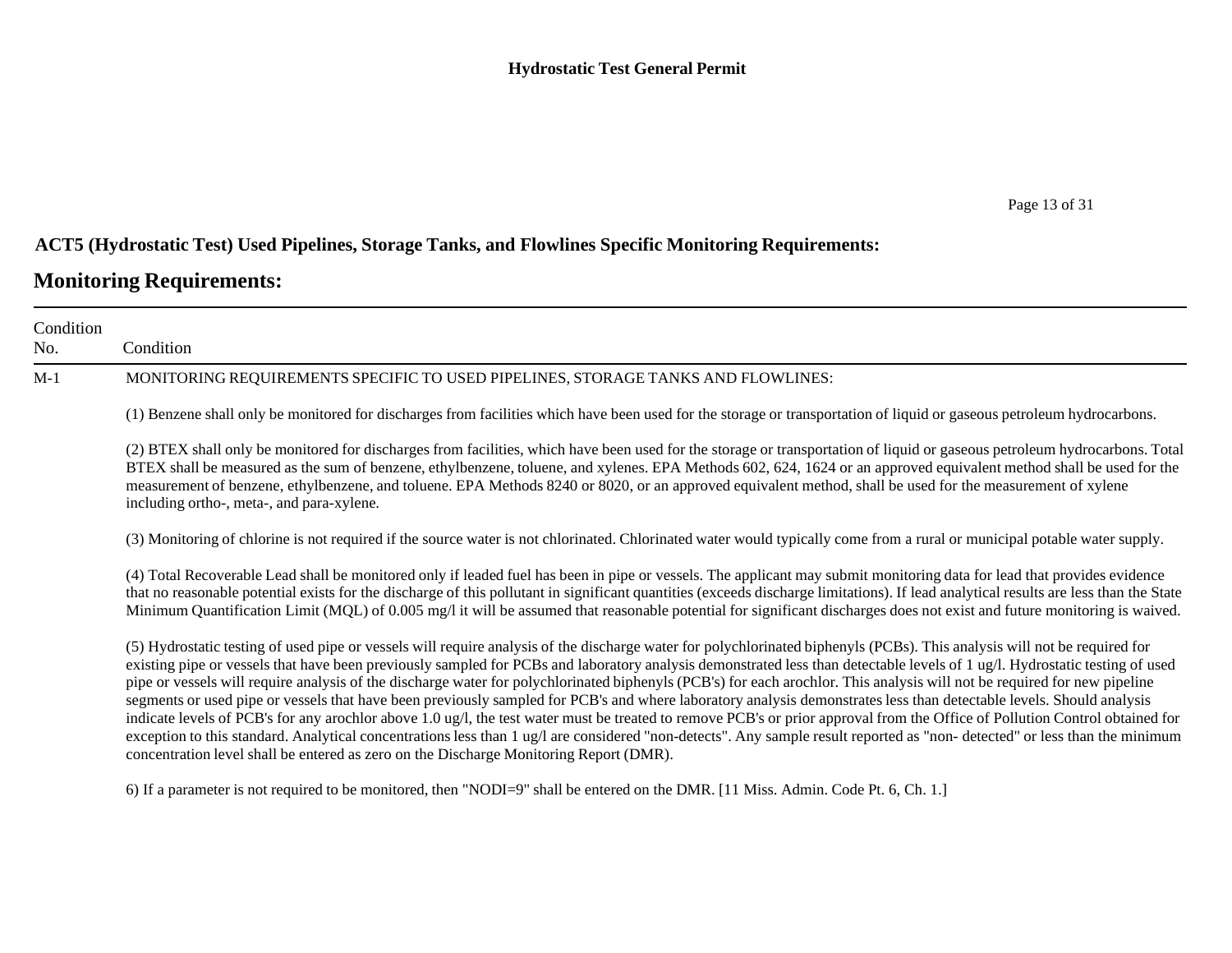#### Page 14 of 31

#### EFFLUENT LIMITATIONS AND MONITORING REQUIREMENTS

#### Table 3: Used Pipelines, Storage Tanks and Flowlines (Fresh Water) Limitations and Monitoring Requirements

Such discharges shall be limited and monitored by the coveragee as specified below:

|                                                                                    |                                                |                                                       |                                                     | <b>Discharge Limitations</b>              |                                             |                                             |                                           |                                | <b>Monitoring</b><br><b>Requirements</b> |                               |
|------------------------------------------------------------------------------------|------------------------------------------------|-------------------------------------------------------|-----------------------------------------------------|-------------------------------------------|---------------------------------------------|---------------------------------------------|-------------------------------------------|--------------------------------|------------------------------------------|-------------------------------|
| <b>Parameter</b>                                                                   | <b>Quantity</b> /<br>Loading<br><b>Average</b> | <b>Quantity /</b><br><b>Loading</b><br><b>Maximum</b> | <b>Quantity /</b><br><b>Loading</b><br><b>Units</b> | <b>Quality</b><br>Conc.<br><b>Minimum</b> | <b>Quality /</b><br>Conc.<br><b>Average</b> | <b>Quality</b> /<br>Conc.<br><b>Maximum</b> | <b>Quality</b> /<br>Conc.<br><b>Units</b> | Frequency                      | <b>Sample</b><br><b>Type</b>             | <b>Which</b><br><b>Months</b> |
| <b>Benzene</b><br>Effluent                                                         | ******                                         | ******                                                | ******                                              | ******                                    | ******                                      | 0.075<br>Semi Maximum                       | mg/L                                      | Once per<br>Discharge<br>Event | Grab<br>Sampling                         | Jan-Dec                       |
| Benzene, Ethylbenzene,<br>Toluene, Xylene<br><b>Combination (BTEX)</b><br>Effluent | ******                                         | ******                                                | ******                                              | ******                                    | ******                                      | 1.12<br>Semi Maximum                        | mg/L                                      | Once per<br>Discharge<br>Event | Grab<br>Sampling                         | Jan-Dec                       |
| Chlorine, total residual<br>Effluent                                               | ******                                         | ******                                                | ******                                              | ******                                    | ******                                      | 0.019<br>Semi Maximum                       | mg/L                                      | Once per<br>Discharge<br>Event | Grab<br>Sampling                         | Jan-Dec                       |
| Flow<br>Effluent                                                                   | ******                                         | Report<br>Semi Max                                    | Million<br>Gallons<br>per day                       | ******                                    | ******                                      | ******                                      | ******                                    | Once per<br>Discharge<br>Event | Grab<br>Sampling                         | Jan-Dec                       |
| Lead (Total Recoverable)<br>Effluent                                               | ******                                         | ******                                                | ******                                              | ******                                    | ******                                      | 0.03<br>Semi Maximum                        | mg/L                                      | Once per<br>Discharge<br>Event | Grab<br>Sampling                         | Jan-Dec                       |
| Oil and grease<br>Effluent                                                         | ******                                         | ******                                                | ******                                              | ******                                    | ******                                      | 15<br>Semi Maximum                          | mg/L                                      | Once per<br>Discharge<br>Event | Grab<br>Sampling                         | Jan-Dec                       |
| <b>PCB-1016 (Arochlor 1016)</b><br>Effluent                                        | ******                                         | ******                                                | ******                                              | ******                                    | ******                                      | 0.2<br>Semi Maximum                         | ug/L                                      | Once per<br>Discharge<br>Event | Grab<br>Sampling                         | Jan-Dec                       |
| <b>PCB-1221</b> (Arochlor 1221)<br>Effluent                                        | ******                                         | ******                                                | ******                                              | ******                                    | ******                                      | 0.2<br>Semi Maximum                         | $\text{ug/L}$                             | Once per<br>Discharge<br>Event | Grab<br>Sampling                         | Jan-Dec                       |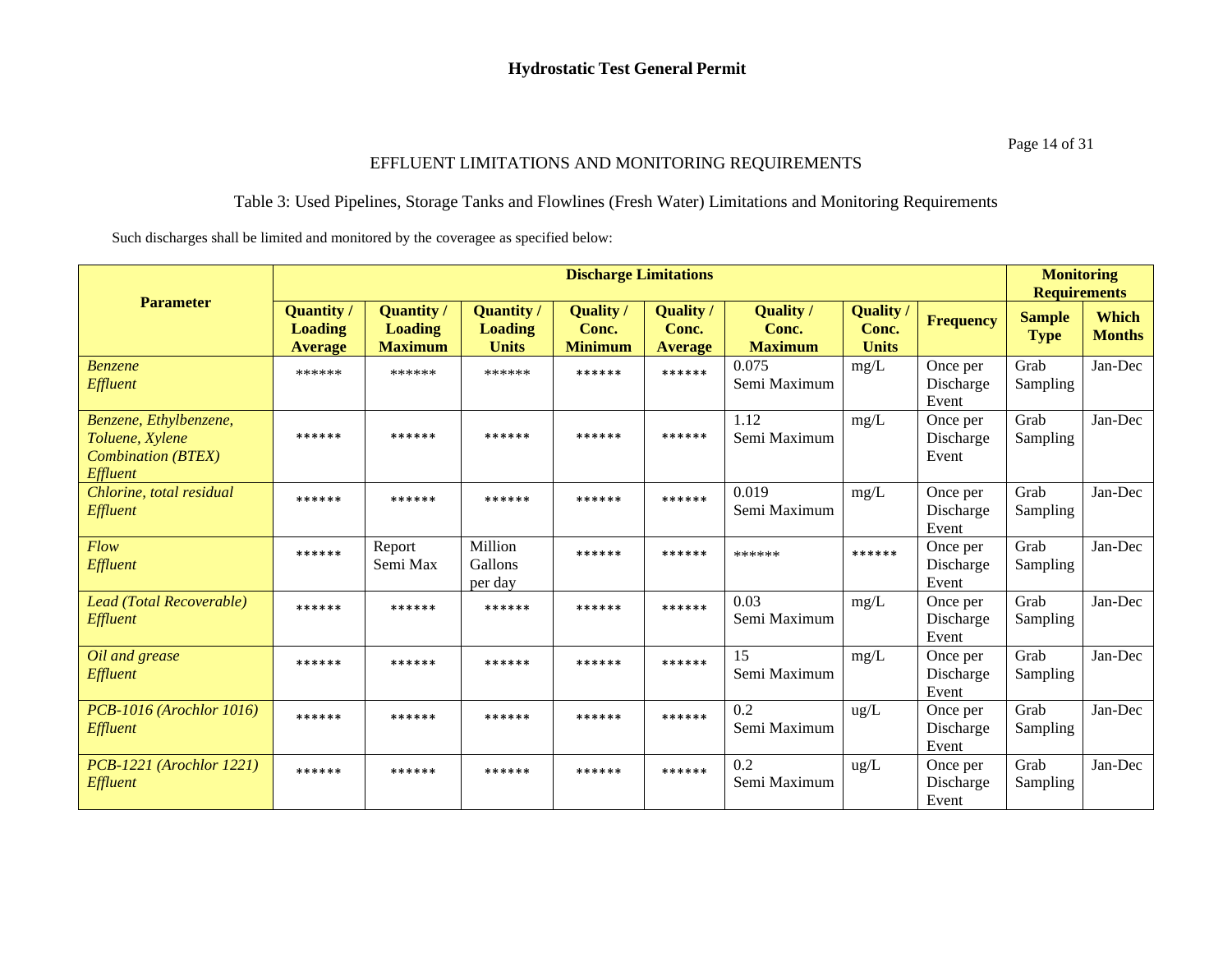#### EFFLUENT LIMITATIONS AND MONITORING REQUIREMENTS

#### Table 3 (Continued): Used Pipelines, Storage Tanks and Flowlines (Fresh Water) Limitations and Monitoring Requirements

Such discharges shall be limited and monitored by the coveragee as specified below:

|                                             |                                                |                                                       |                                                     | <b>Discharge Limitations</b>              |                                           |                                             |                                         |                                | <b>Monitoring</b><br><b>Requirements</b> |                               |
|---------------------------------------------|------------------------------------------------|-------------------------------------------------------|-----------------------------------------------------|-------------------------------------------|-------------------------------------------|---------------------------------------------|-----------------------------------------|--------------------------------|------------------------------------------|-------------------------------|
| <b>Parameter</b>                            | <b>Quantity</b> /<br>Loading<br><b>Average</b> | <b>Quantity</b> /<br><b>Loading</b><br><b>Maximum</b> | <b>Quantity</b> /<br><b>Loading</b><br><b>Units</b> | <b>Quality</b><br>Conc.<br><b>Minimum</b> | <b>Quality</b><br>Conc.<br><b>Average</b> | <b>Quality /</b><br>Conc.<br><b>Maximum</b> | <b>Quality</b><br>Conc.<br><b>Units</b> | <b>Frequency</b>               | <b>Sample</b><br><b>Type</b>             | <b>Which</b><br><b>Months</b> |
| PCB-1232 (Arochlor 1232)<br><b>Effluent</b> | ******                                         | ******                                                | ******                                              | ******                                    | ******                                    | 0.2<br>Semi Maximum                         | $\text{ug/L}$                           | Once per<br>Discharge<br>Event | Grab<br>Sampling                         | Jan-Dec                       |
| PCB-1242 (Arochlor 1242)<br><i>Effluent</i> | ******                                         | ******                                                | ******                                              | ******                                    | ******                                    | 0.2<br>Semi Maximum                         | $\text{ug/L}$                           | Once per<br>Discharge<br>Event | Grab<br>Sampling                         | Jan-Dec                       |
| PCB-1248 (Arochlor 1248)<br>Effluent        | ******                                         | ******                                                | ******                                              | ******                                    | ******                                    | 0.2<br>Semi Maximum                         | $\text{ug/L}$                           | Once per<br>Discharge<br>Event | Grab<br>Sampling                         | Jan-Dec                       |
| PCB-1254 (Arochlor 1254)<br>Effluent        | ******                                         | ******                                                | ******                                              | ******                                    | ******                                    | 0.2<br>Semi Maximum                         | $\text{ug/L}$                           | Once per<br>Discharge<br>Event | Grab<br>Sampling                         | Jan-Dec                       |
| <b>PCB-1260</b> (Arochlor 1260)<br>Effluent | ******                                         | ******                                                | ******                                              | ******                                    | ******                                    | 0.2<br>Semi Maximum                         | $\text{ug/L}$                           | Once per<br>Discharge<br>Event | Grab<br>Sampling                         | Jan-Dec                       |
| pH<br>Effluent                              | ******                                         | ******                                                | ******                                              | 6.0<br>Minimum                            |                                           | 9.0<br>Maximum                              | <b>SU</b>                               | Once per<br>Discharge<br>Event | Grab<br>Sampling                         | Jan-Dec                       |
| <b>Solids (Total Suspended)</b><br>Effluent | ******                                         | ******                                                | ******                                              |                                           |                                           | 90<br>Semi Maximum                          | mg/L                                    | Once per<br>Discharge<br>Event | Grab<br>Sampling                         | Jan-Dec                       |

The coveragee shall submit analytical results on a semi-annual Discharge Monitoring Report (DMR) due by the 28<sup>th</sup> of January and July. [11 Miss. Admin. Code Pt. 6, R. 1.1.4.A(15)(c).]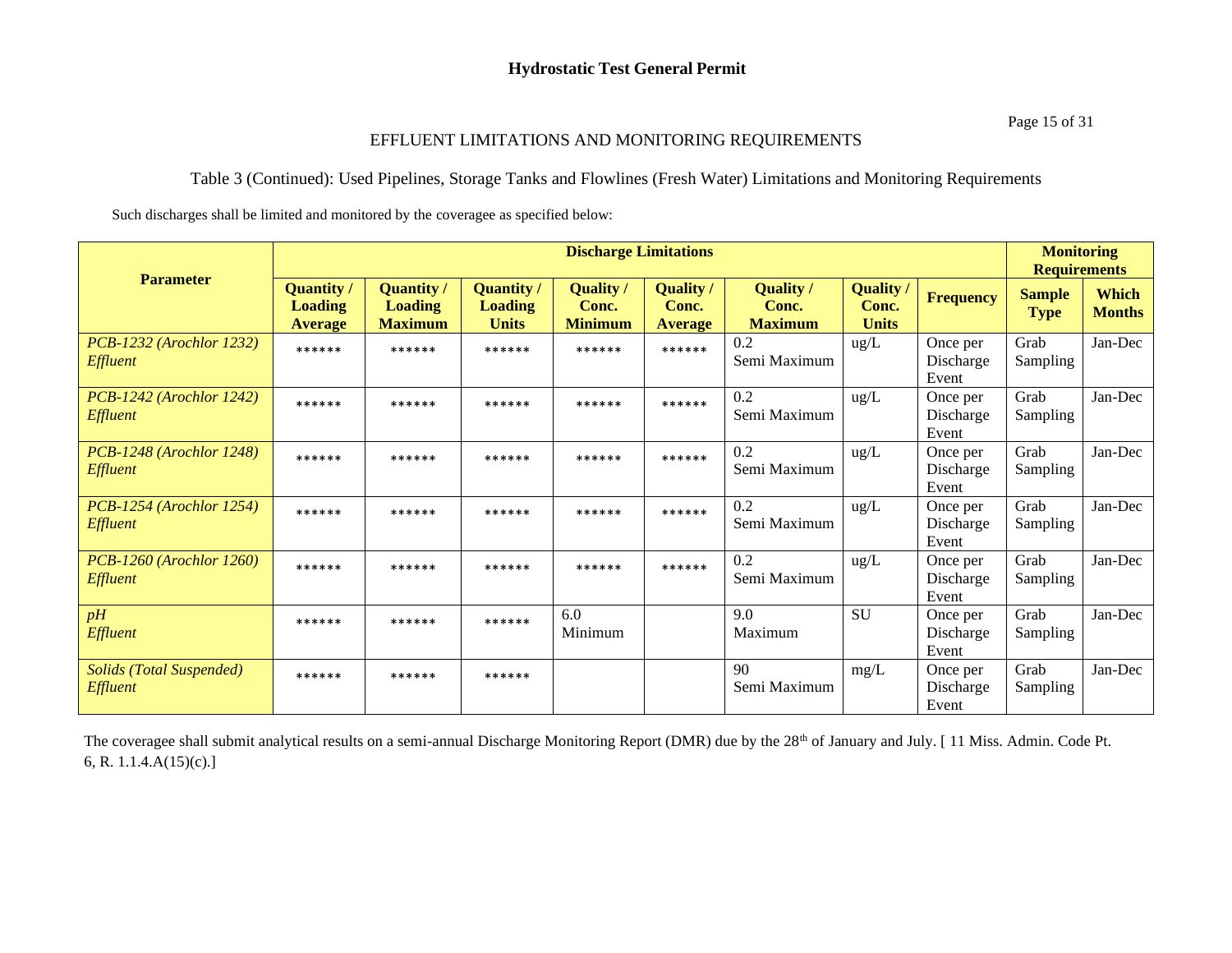#### EFFLUENT LIMITATIONS AND MONITORING REQUIREMENTS

#### Table 4: Used Pipelines, Storage Tanks and Flowlines (Salt Water) Limitations and Monitoring Requirements

Such discharges shall be limited and monitored by the coveragee as specified below:

|                                                                                    |                                                       |                                                |                                                     | <b>Discharge Limitations</b>                |                                             |                                             |                                           |                                | <b>Monitoring</b><br><b>Requirements</b> |                               |
|------------------------------------------------------------------------------------|-------------------------------------------------------|------------------------------------------------|-----------------------------------------------------|---------------------------------------------|---------------------------------------------|---------------------------------------------|-------------------------------------------|--------------------------------|------------------------------------------|-------------------------------|
| <b>Parameter</b>                                                                   | <b>Quantity</b> /<br><b>Loading</b><br><b>Average</b> | Quantity /<br><b>Loading</b><br><b>Maximum</b> | <b>Quantity</b> /<br><b>Loading</b><br><b>Units</b> | <b>Quality</b> /<br>Conc.<br><b>Minimum</b> | <b>Quality</b> /<br>Conc.<br><b>Average</b> | <b>Quality</b> /<br>Conc.<br><b>Maximum</b> | <b>Quality /</b><br>Conc.<br><b>Units</b> | <b>Frequency</b>               | <b>Sample</b><br><b>Type</b>             | <b>Which</b><br><b>Months</b> |
| Benzene<br>Effluent                                                                | ******                                                | ******                                         | ******                                              | ******                                      | ******                                      | 0.075<br>Semi Maximum                       | mg/L                                      | Once per<br>Discharge<br>Event | Grab<br>Sampling                         | Jan-Dec                       |
| Benzene, Ethylbenzene,<br>Toluene, Xylene<br><b>Combination (BTEX)</b><br>Effluent | ******                                                | ******                                         | ******                                              | ******                                      | ******                                      | 1.12<br>Semi Maximum                        | mg/L                                      | Once per<br>Discharge<br>Event | Grab<br>Sampling                         | Jan-Dec                       |
| Chlorine, total residual<br>Effluent                                               | ******                                                | ******                                         | ******                                              | ******                                      | ******                                      | 0.013<br>Semi Maximum                       | mg/L                                      | Once per<br>Discharge<br>Event | Grab<br>Sampling                         | Jan-Dec                       |
| Flow<br>Effluent                                                                   | ******                                                | Report<br>Semi Max                             | Million<br>Gallons<br>per day                       | ******                                      | ******                                      | ******                                      | ******                                    | Once per<br>Discharge<br>Event | Grab<br>Sampling                         | Jan-Dec                       |
| Lead (Total Recoverable)<br>Effluent                                               | ******                                                | ******                                         | ******                                              | ******                                      | ******                                      | 0.03<br>Semi Maximum                        | mg/L                                      | Once per<br>Discharge<br>Event | Grab<br>Sampling                         | Jan-Dec                       |
| Oil and grease<br>Effluent                                                         | ******                                                | ******                                         | ******                                              | ******                                      | ******                                      | 15<br>Semi Maximum                          | mg/L                                      | Once per<br>Discharge<br>Event | Grab<br>Sampling                         | Jan-Dec                       |
| PCB-1016 (Arochlor 1016)<br>Effluent                                               | ******                                                | ******                                         | ******                                              | ******                                      | ******                                      | 1.0<br>Semi Maximum                         | ug/L                                      | Once per<br>Discharge<br>Event | Grab<br>Sampling                         | Jan-Dec                       |
| <b>PCB-1221</b> (Arochlor 1221)<br>Effluent                                        | ******                                                | ******                                         | ******                                              | ******                                      | ******                                      | 1.0<br>Semi Maximum                         | $\text{ug/L}$                             | Once per<br>Discharge<br>Event | Grab<br>Sampling                         | Jan-Dec                       |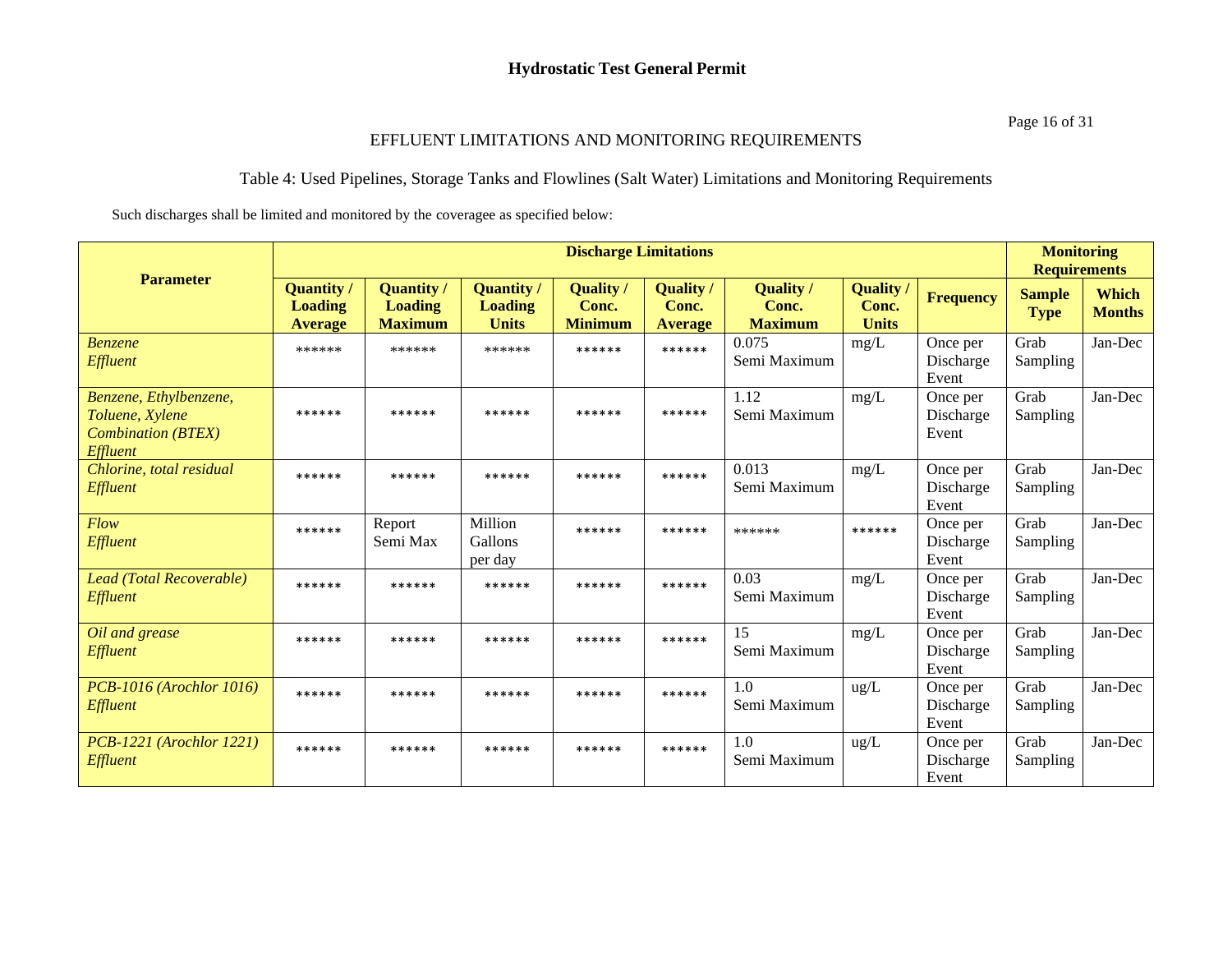#### EFFLUENT LIMITATIONS AND MONITORING REQUIREMENTS

#### Table 4 (Continued): Used Pipelines, Storage Tanks and Flowlines (Salt Water) Limitations and Monitoring Requirements

Such discharges shall be limited and monitored by the coveragee as specified below:

|                                                    |                                                       |                                                       |                                                     | <b>Discharge Limitations</b>              |                                           |                                             |                                           |                                | <b>Monitoring</b><br><b>Requirements</b> |                               |
|----------------------------------------------------|-------------------------------------------------------|-------------------------------------------------------|-----------------------------------------------------|-------------------------------------------|-------------------------------------------|---------------------------------------------|-------------------------------------------|--------------------------------|------------------------------------------|-------------------------------|
| <b>Parameter</b>                                   | <b>Quantity /</b><br><b>Loading</b><br><b>Average</b> | <b>Quantity /</b><br><b>Loading</b><br><b>Maximum</b> | <b>Quantity</b> /<br><b>Loading</b><br><b>Units</b> | <b>Quality</b><br>Conc.<br><b>Minimum</b> | <b>Quality</b><br>Conc.<br><b>Average</b> | <b>Quality</b> /<br>Conc.<br><b>Maximum</b> | <b>Quality</b> /<br>Conc.<br><b>Units</b> | <b>Frequency</b>               | <b>Sample</b><br><b>Type</b>             | <b>Which</b><br><b>Months</b> |
| PCB-1232 (Arochlor 1232)<br>Effluent               | ******                                                | ******                                                | ******                                              | ******                                    | ******                                    | 1.0<br>Semi Maximum                         | $\text{ug/L}$                             | Once per<br>Discharge<br>Event | Grab<br>Sampling                         | Jan-Dec                       |
| PCB-1242 (Arochlor 1242)<br><b>Effluent</b>        | ******                                                | ******                                                | ******                                              | ******                                    | ******                                    | 1.0<br>Semi Maximum                         | $\text{ug/L}$                             | Once per<br>Discharge<br>Event | Grab<br>Sampling                         | Jan-Dec                       |
| PCB-1248 (Arochlor 1248)<br><b>Effluent</b>        | ******                                                | ******                                                | ******                                              | ******                                    | ******                                    | 1.0<br>Semi Maximum                         | $\text{ug/L}$                             | Once per<br>Discharge<br>Event | Grab<br><b>Sampling</b>                  | Jan-Dec                       |
| PCB-1254 (Arochlor 1254)<br><b>Effluent</b>        | ******                                                | ******                                                | ******                                              | ******                                    | ******                                    | 1.0<br>Semi Maximum                         | $\text{ug/L}$                             | Once per<br>Discharge<br>Event | Grab<br>Sampling                         | Jan-Dec                       |
| <b>PCB-1260</b> (Arochlor 1260)<br><b>Effluent</b> | ******                                                | ******                                                | ******                                              | ******                                    | ******                                    | 1.0<br>Semi Maximum                         | $\text{ug/L}$                             | Once per<br>Discharge<br>Event | Grab<br><b>Sampling</b>                  | Jan-Dec                       |
| pH<br><b>Effluent</b>                              | ******                                                | ******                                                | ******                                              | 6.0<br>Minimum                            |                                           | 9.0<br>Maximum                              | <b>SU</b>                                 | Once per<br>Discharge<br>Event | Grab<br><b>Sampling</b>                  | Jan-Dec                       |
| <b>Solids (Total Suspended)</b><br>Effluent        | ******                                                | ******                                                | ******                                              |                                           |                                           | 90<br>Semi Maximum                          | mg/L                                      | Once per<br>Discharge<br>Event | Grab<br>Sampling                         | Jan-Dec                       |

The coveragee shall submit analytical results on a semi-annual Discharge Monitoring Report (DMR) due by the 28<sup>th</sup> of January and July. [11 Miss. Admin. Code Pt. 6, R. 1.1.4.A(15)(c).]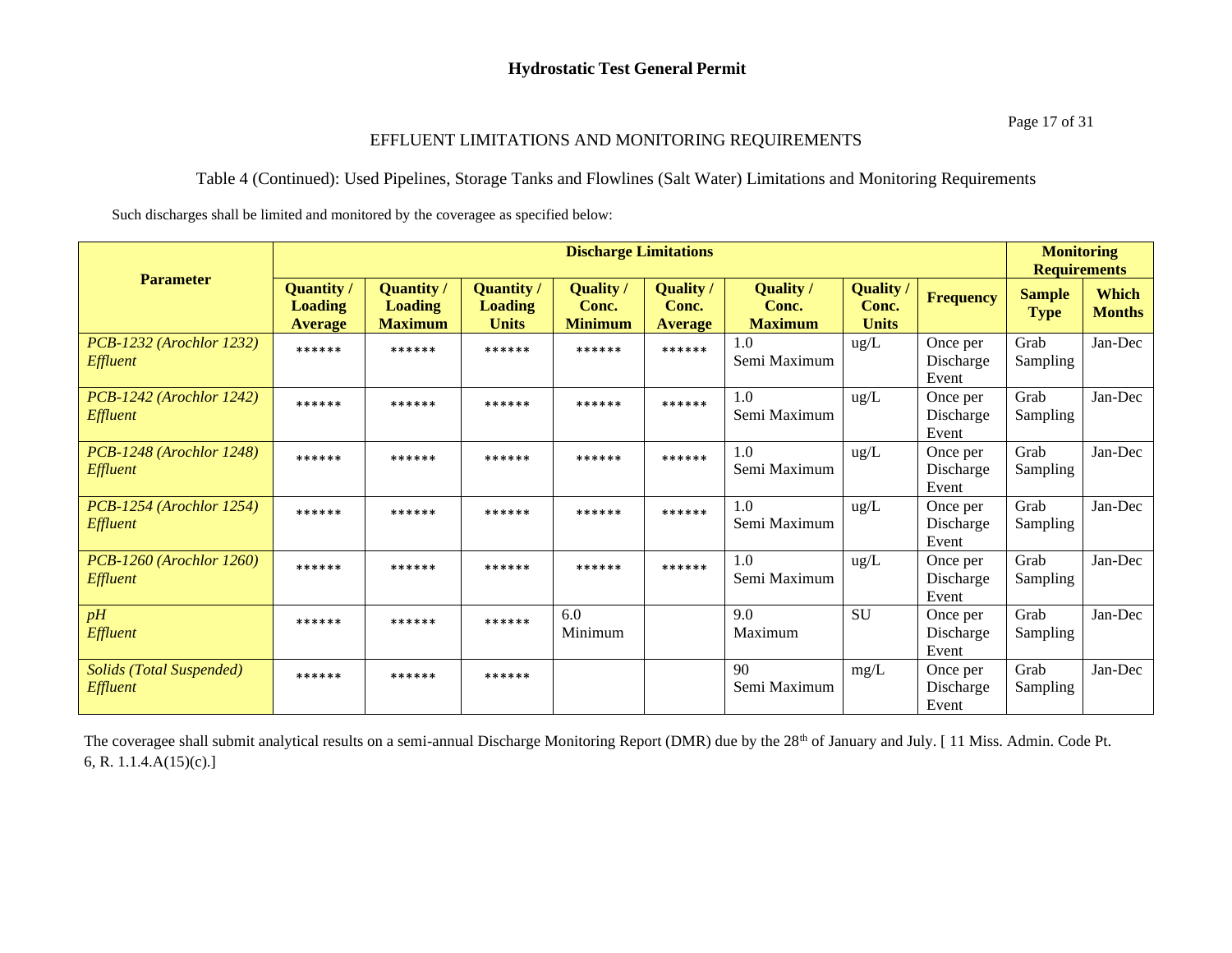## **Record-Keeping Requirements:**

| Condition<br>No. | Condition                                                                                                                                                                                                                                                                                                                                                                                                                                                                                                                                            |
|------------------|------------------------------------------------------------------------------------------------------------------------------------------------------------------------------------------------------------------------------------------------------------------------------------------------------------------------------------------------------------------------------------------------------------------------------------------------------------------------------------------------------------------------------------------------------|
| $R-1$            | <b>RECORDING OF RESULTS:</b>                                                                                                                                                                                                                                                                                                                                                                                                                                                                                                                         |
|                  | Records of monitoring information shall include:                                                                                                                                                                                                                                                                                                                                                                                                                                                                                                     |
|                  | (1) The date, exact location, and time of sampling or measurements,                                                                                                                                                                                                                                                                                                                                                                                                                                                                                  |
|                  | (2) The initials or names of the individuals, who performed the sampling or measurements,                                                                                                                                                                                                                                                                                                                                                                                                                                                            |
|                  | $(3)$ The date(s) and time(s) analyses were performed,                                                                                                                                                                                                                                                                                                                                                                                                                                                                                               |
|                  | (4) The initials or names of the individuals, who performed the analyses,                                                                                                                                                                                                                                                                                                                                                                                                                                                                            |
|                  | (5) References and written procedures, when available, for the analytical techniques or methods used, and                                                                                                                                                                                                                                                                                                                                                                                                                                            |
|                  | (6) The results of such analyses, including the bench sheets, instrument readouts, computer disks or tapes, etc., used to determine these results. [11 Miss. Admin. Code<br>Pt. 6, Ch. 1.]                                                                                                                                                                                                                                                                                                                                                           |
| $R-2$            | <b>RECORDS RETENTION:</b>                                                                                                                                                                                                                                                                                                                                                                                                                                                                                                                            |
|                  | The facility shall retain records of all monitoring information for a period of at least three (3) years from the date of the measurement, report, or application. This<br>information includes all calibration and maintenance records, all original strip chart recordings for continuous monitoring instrumentation, copies of all reports required by<br>this permit, and records of all data used to complete the Notice of Intent to be covered by this permit. This period may be extended by request of the Permit Board or its<br>designee. |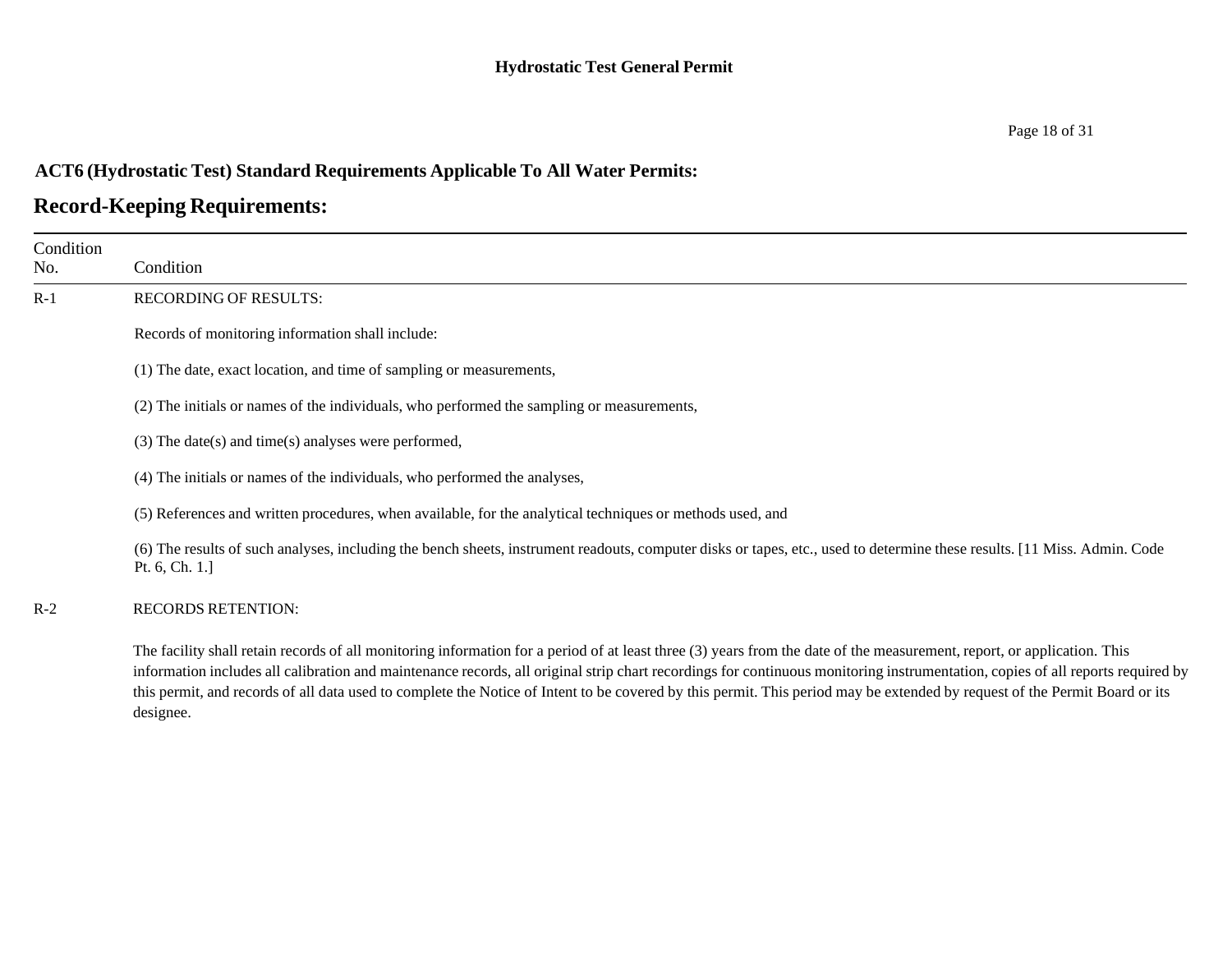| Condition<br>No. | Condition                                                                                                                                                                                                                                                                                                                                                                                                                                                                                                                                                                   |
|------------------|-----------------------------------------------------------------------------------------------------------------------------------------------------------------------------------------------------------------------------------------------------------------------------------------------------------------------------------------------------------------------------------------------------------------------------------------------------------------------------------------------------------------------------------------------------------------------------|
| $S-1$            | DISCHARGE MONITORING REPORT (DMR):                                                                                                                                                                                                                                                                                                                                                                                                                                                                                                                                          |
|                  | Monitoring results obtained during the previous reporting period shall be summarized and reported on a Discharge Monitoring Report (DMR). DMRs shall be submitted<br>electronically using the MDEQ NetDMR system.                                                                                                                                                                                                                                                                                                                                                           |
|                  | DMRs and all other reports required herein, shall be signed in accordance with 11 Miss. Admin. Code Pt. 6, R. 1.1.4.A(15)(c)(1). of the Mississippi Wastewater<br>Regulations. [11 Miss. Admin. Code Pt. 6, R. 1.1.4.A(15)(c).]                                                                                                                                                                                                                                                                                                                                             |
| $S-2$            | REQUIREMENTS REGARDING WATER TREATMENT ADDITIVES:                                                                                                                                                                                                                                                                                                                                                                                                                                                                                                                           |
|                  | The coveragee shall not use any chemical additives containing any priority pollutants listed in 40 CFR 122, Appendix D, Tables II and III. If water treatment chemicals<br>are proposed to be used, the coveragee shall obtain written approval from MDEQ prior to initiating use. Notification should be made to MDEQ in writing not later than<br>thirty (30) days prior to initiating the addition of any chemical product, which is subject to discharge, other than those previously approved and/or used. Such<br>notification should include, but not be limited to: |
|                  | (1) Name and composition of the proposed additive,<br>(2) Proposed discharge concentration,<br>(3) Dosage rates,<br>(4) Frequency of use,<br>(5) EPA registration, if applicable, and<br>(6) Aquatic species toxicological data, and<br>(7) Material Safety Data Sheet (MSDS). [11 Miss. Admin. Code Pt. 6, Ch. 1.]                                                                                                                                                                                                                                                         |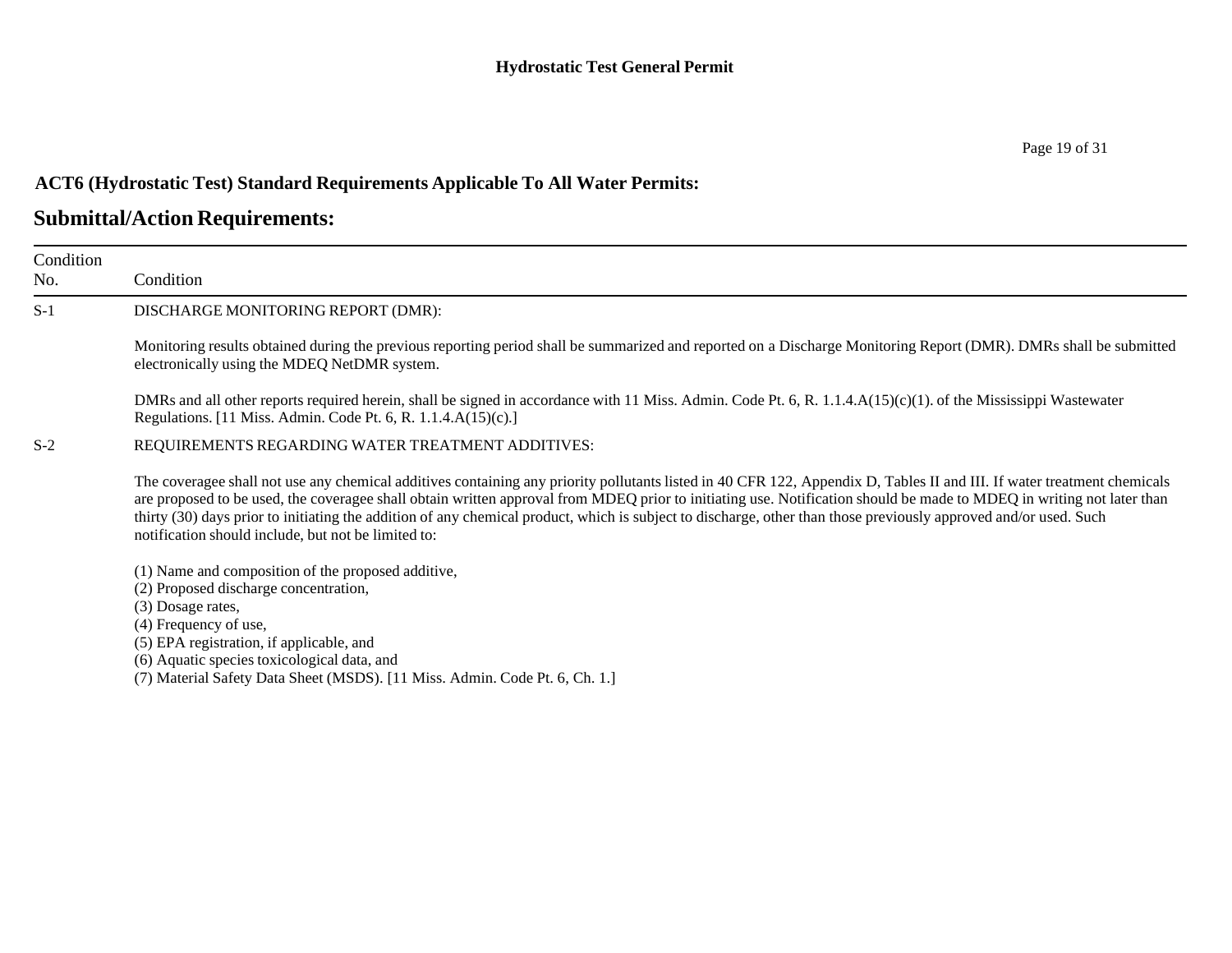### **Submittal/Action Requirements:**

| Condition<br>No. | Condition                                                                                                                                                                                                                                                                                                                                                                                                                                                                                                   |
|------------------|-------------------------------------------------------------------------------------------------------------------------------------------------------------------------------------------------------------------------------------------------------------------------------------------------------------------------------------------------------------------------------------------------------------------------------------------------------------------------------------------------------------|
| $S-3$            | REPORTING REQUIREMENTS - PLANNED CHANGES:                                                                                                                                                                                                                                                                                                                                                                                                                                                                   |
|                  | The coveragee shall give notice to the Permit Board as soon as possible of any planned physical alterations or additions, including but not limited to, a change of<br>operation to the permitted facility.                                                                                                                                                                                                                                                                                                 |
|                  | Notice is required in the circumstances that follow:<br>(1) The alteration or addition to a permitted facility may meet one of the criteria for determining whether the facility is a new source in 40 CFR 122.29(b); or                                                                                                                                                                                                                                                                                    |
|                  | (2) The alteration or addition could significantly change the nature or increase the quantity of pollutants discharged. This notification applies to pollutants which are not<br>subject to either effluent limitations in the permit or notification requirements under 40 CFR $122.42(a)(1)$ .                                                                                                                                                                                                            |
|                  | (3) The alteration or addition results in a significant change in the coveragee's sludge use or disposal practices, and such alteration, addition, or change may justify the<br>application of permit conditions that are different from or absent in the existing permit, including notification of additional use or disposal sites not reported during the<br>permit application process or not reported pursuant to an approved land application plan. [11 Miss. Admin. Code Pt. 6, R. 1.1.4.A(15)(a).] |
| $S-4$            | REPORTING REQUIREMENTS - ANTICIPATED NONCOMPLIANCE:                                                                                                                                                                                                                                                                                                                                                                                                                                                         |

The coveragee shall give advance notice to the Permit Board of any planned changes in the permitted facility or activity which may result in noncompliance with permit requirements. [11 Miss. Admin. Code Pt. 6, R. 1.1.4.A(29)(b).]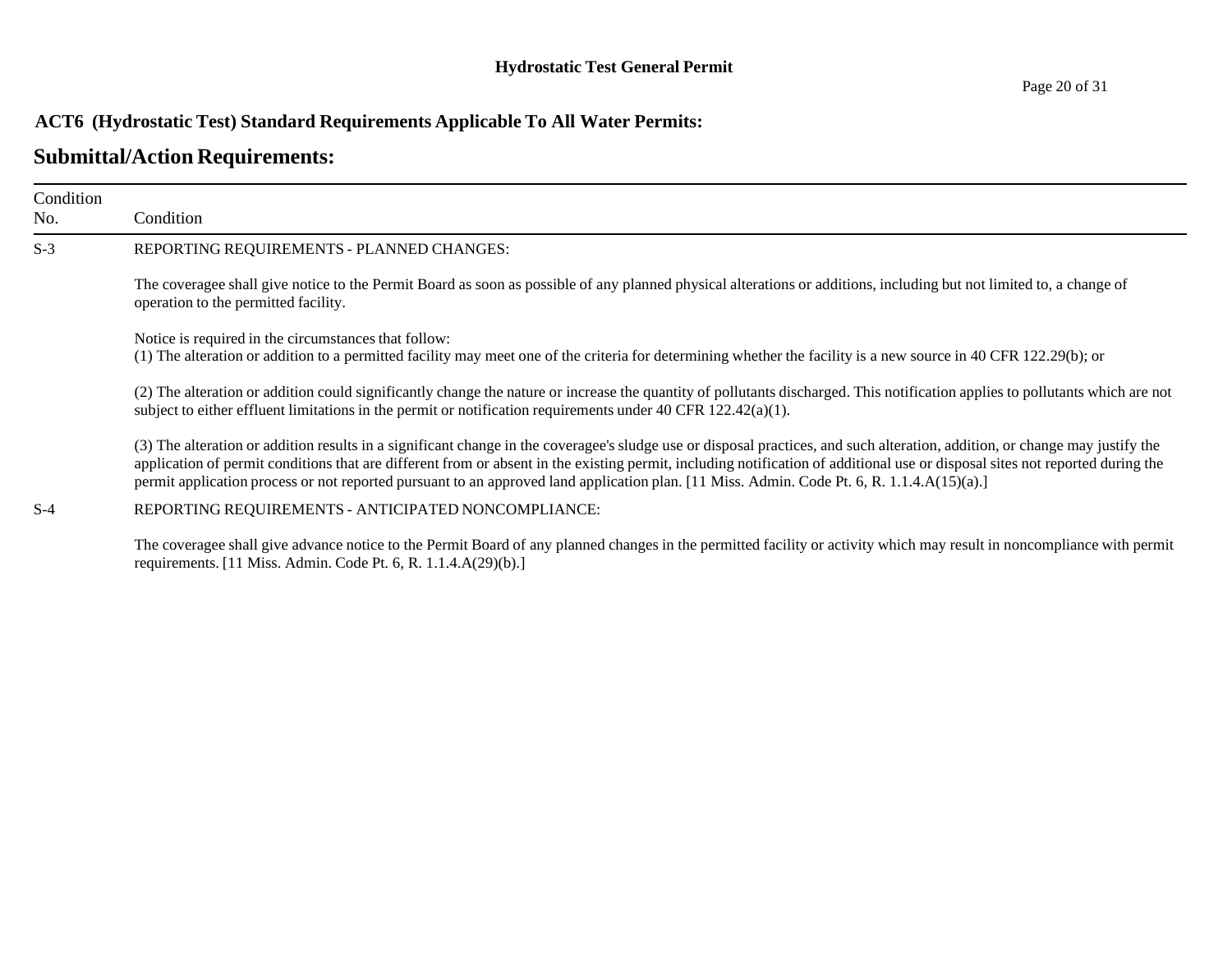## **Submittal/Action Requirements:**

| Condition<br>No. | Condition                                                                                                                                                                                                                                                                                                                                                                                                                                                                                                                                                                                                                                                                                                           |
|------------------|---------------------------------------------------------------------------------------------------------------------------------------------------------------------------------------------------------------------------------------------------------------------------------------------------------------------------------------------------------------------------------------------------------------------------------------------------------------------------------------------------------------------------------------------------------------------------------------------------------------------------------------------------------------------------------------------------------------------|
| $S-5$            | NONCOMPLIANCE NOTIFICATION - TWENTY-FOUR HOUR REPORTING:                                                                                                                                                                                                                                                                                                                                                                                                                                                                                                                                                                                                                                                            |
|                  | (1) The coveragee shall report any noncompliance which may endanger health or the environment. Any information shall be provided orally within 24 hours from the<br>time the coveragee becomes aware of the circumstances. A written submission shall also be provided within 5 days of the time the coveragee becomes aware of the<br>circumstances. The written submission shall contain a description of the noncompliance and its cause; the period of noncompliance, including exact dates and times, and<br>if the noncompliance has not been corrected, the anticipated time it is expected to continue; and steps taken or planned to reduce, eliminate, and/or prevent recurrence of<br>the noncompliance. |
|                  | (2) The following shall be included as information which must be reported within 24 hours under this paragraph.<br>(i) Any unanticipated bypass which exceeds any effluent limitation in the permit.<br>(ii) Any upset which exceeds any effluent limitation in the permit.<br>(iii) Violation of a maximum daily discharge limitation for any of the pollutants listed by the Permit Board in the permit to be reported within 24 hours.<br>(iv) The Executive Director may waive the written report on a case-by-case basis for reports under paragraph (1) of this section if the oral report has been received<br>within 24 hours.                                                                              |
|                  | All reports required by this condition which are submitted after December 20, 2025, shall be submitted by the coveragee electronically as instructed by MDEQ. [11<br>Miss. Admin. Code Pt. 6, Ch. 1. 1.1.4.A(29)(e)., 40 CFR 122.41(1)(6)]                                                                                                                                                                                                                                                                                                                                                                                                                                                                          |
| $S-6$            | NONCOMPLIANCE NOTIFICATION - OTHER NONCOMPLIANCE:                                                                                                                                                                                                                                                                                                                                                                                                                                                                                                                                                                                                                                                                   |
|                  | The coveragee shall report all instances of noncompliance not reported under the twenty-four hour reporting requirements, at the time monitoring reports are submitted<br>or within 30 days from the end of the month in which the noncompliance occurs. The reports shall contain the same information as is required under the twenty-four<br>hour reporting requirements contained in this permit.                                                                                                                                                                                                                                                                                                               |
|                  | All reports required by this condition which are submitted after December 20, 2025, shall be submitted by the coveragee electronically as instructed by MDEQ. [11<br>Miss. Admin. Code Pt. 6, R. 1.1.4.A(29)(f)., 40 CFR 122.41(1)(7).]                                                                                                                                                                                                                                                                                                                                                                                                                                                                             |

Page 21 of 31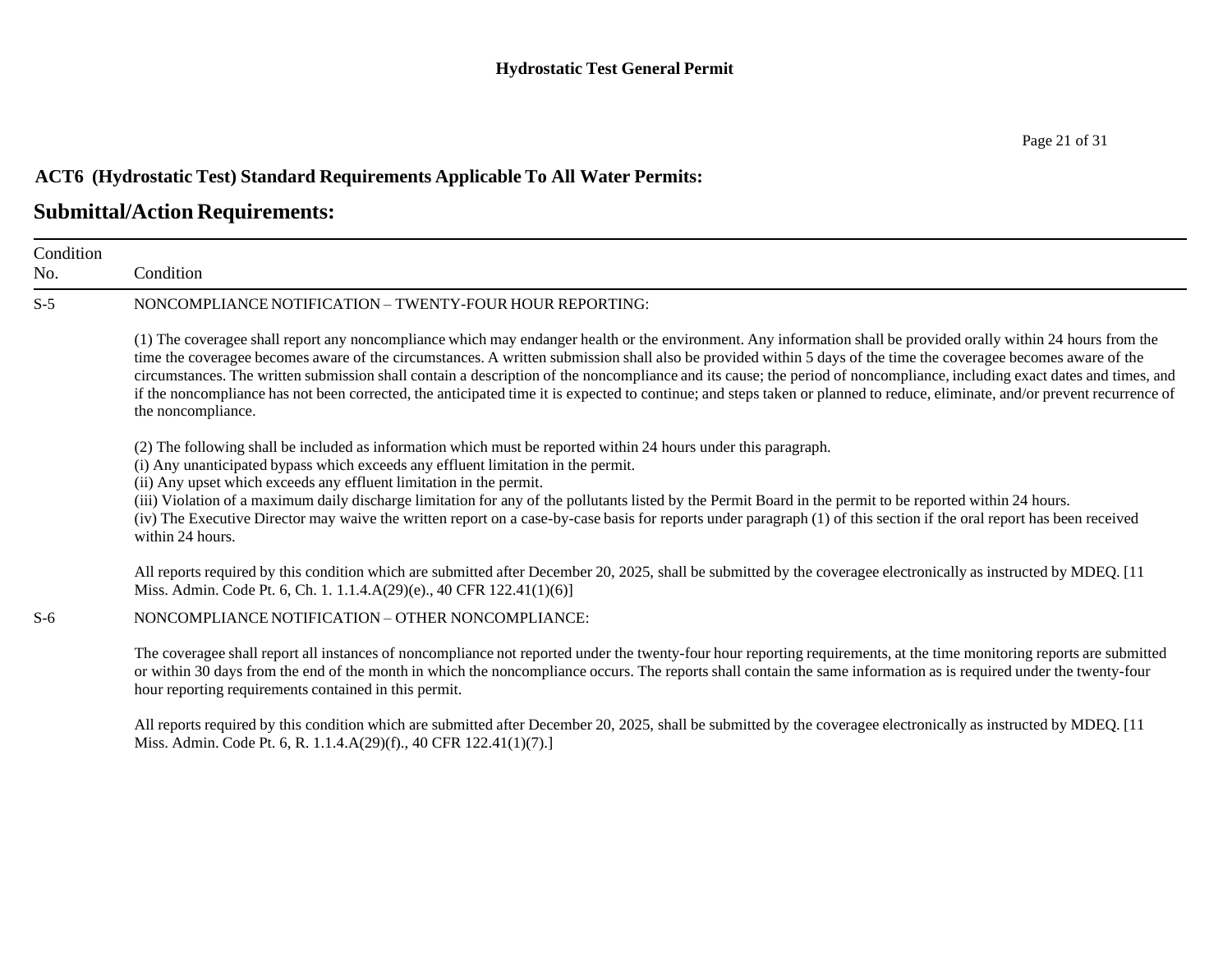| Condition<br>No. | Condition                                                                                                                                                                                                                                                                                                           |
|------------------|---------------------------------------------------------------------------------------------------------------------------------------------------------------------------------------------------------------------------------------------------------------------------------------------------------------------|
| $S-7$            | NONCOMPLIANCE NOTIFICATION - OTHER INFORMATION:                                                                                                                                                                                                                                                                     |
|                  | Where the coveragee becomes aware that it failed to submit any relevant facts in a permit application, or submitted incorrect information in a permit application or in<br>any report to the Permit Board, it shall promptly submit such facts or information. [11 Miss. Admin. Code Pt. 6, Ch. 1. 1.1.4.A(29)(g).] |
| $S-8$            | <b>BYPASSING NOTICE:</b>                                                                                                                                                                                                                                                                                            |
|                  | Anticipated bypass- If the coveragee knows in advance of the need for a bypass, it shall submit prior notice, if possible at least ten days before the date of the bypass.                                                                                                                                          |
|                  | Unanticipated bypass-The coveragee shall submit notice of an unanticipated bypass as required by the twenty-four hour reporting requirements set forth in this permit.                                                                                                                                              |
|                  | All reports required by this condition which are submitted after December 20, 2025, shall be submitted by the coveragee electronically as instructed by MDEQ. [40 CFR<br>122.41(m)(3)(i, II)                                                                                                                        |
|                  | <b>Narrative Requirements:</b>                                                                                                                                                                                                                                                                                      |

| Condition<br>No. | Condition                                                                                                                                                                                                                                                     |
|------------------|---------------------------------------------------------------------------------------------------------------------------------------------------------------------------------------------------------------------------------------------------------------|
| $T-1$            | DUTY TO REAPPLY:                                                                                                                                                                                                                                              |
|                  | If the coverage recipient wishes to continue an activity regulated by this permit after the expiration date of this permit, coverage recipient must apply for and obtain<br>authorization as required by the new permit. [11 Miss. Admin. Code Pt. 6, Ch. 1.] |
| $T-2$            | RELEASE REPORTING:                                                                                                                                                                                                                                            |
|                  | Releases into the environment of hazardous substances, oil, and pollutants or contaminants, which pose a threat to applicable water quality standards or causes a film,<br>sheen or discoloration of waters of the State, shall be reported to the:           |
|                  | $(1)$ Mississippi Emergency Management Agency $(601)$ 933-6362 or $(800)$ 222-6362; or                                                                                                                                                                        |
|                  | (2) National Response Center (800) 424-8802. [11 Miss. Admin. Code Pt. 6, Ch. 1.]                                                                                                                                                                             |
|                  |                                                                                                                                                                                                                                                               |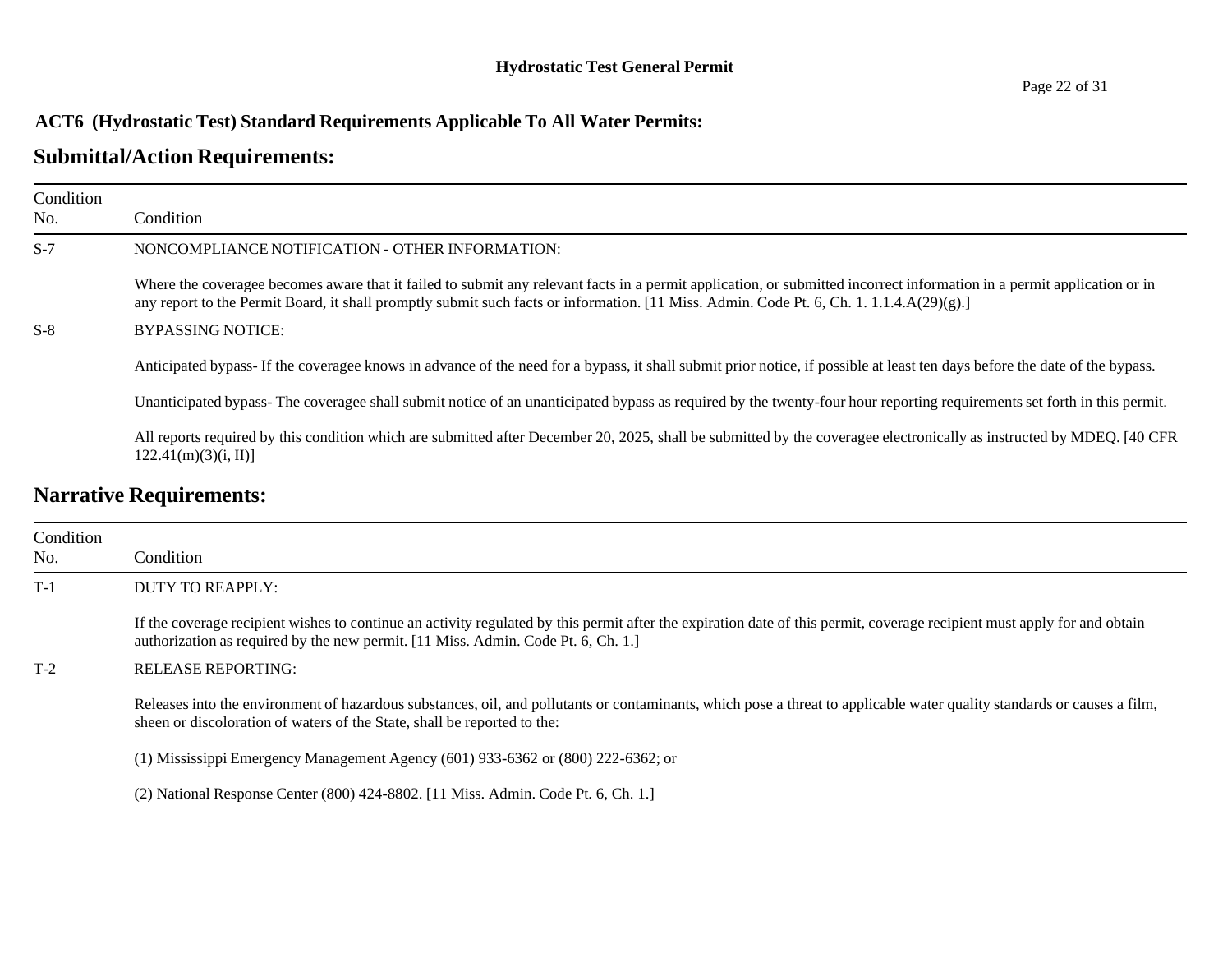### **Narrative Requirements:**

| Condition<br>No. | Condition                                                                                                                                                                                                                                                                                                                                                                                                                                                                                                                                                                                                                                                                                                                                                                                                                                       |
|------------------|-------------------------------------------------------------------------------------------------------------------------------------------------------------------------------------------------------------------------------------------------------------------------------------------------------------------------------------------------------------------------------------------------------------------------------------------------------------------------------------------------------------------------------------------------------------------------------------------------------------------------------------------------------------------------------------------------------------------------------------------------------------------------------------------------------------------------------------------------|
| $T-3$            | CONTINUATION OF EXPIRED GENERAL PERMIT AND PERMIT COVERAGES:                                                                                                                                                                                                                                                                                                                                                                                                                                                                                                                                                                                                                                                                                                                                                                                    |
|                  | If this permit is not reissued prior to the expiration date, it will be administratively continued and remain in force and effect. Permit coverage will continue and the<br>coverage recipient shall be bound by the conditions of this permit until one of the following conditions occur:                                                                                                                                                                                                                                                                                                                                                                                                                                                                                                                                                     |
|                  | (1) Recoverage under the reissued general permit;                                                                                                                                                                                                                                                                                                                                                                                                                                                                                                                                                                                                                                                                                                                                                                                               |
|                  | (2) Submittal of a Request for Termination Form and receipt of written concurrence;                                                                                                                                                                                                                                                                                                                                                                                                                                                                                                                                                                                                                                                                                                                                                             |
|                  | (3) Issuance of an individual permit for the project's discharge;                                                                                                                                                                                                                                                                                                                                                                                                                                                                                                                                                                                                                                                                                                                                                                               |
|                  | (4) A formal permit decision by the Permit Board to not reissue the general permit, at which time the coverage recipient must seek coverage under an alternative general<br>permit or an individual permit.                                                                                                                                                                                                                                                                                                                                                                                                                                                                                                                                                                                                                                     |
|                  | Six (6) months after the Hydrostatic Test General Permit is reissued, no coverage shall remain in effect under the previous general permit unless a complete Recoverage<br>Form and other required submittals have been received by MDEQ. [11 Miss. Admin. Code Pt. 6, Ch.1.]                                                                                                                                                                                                                                                                                                                                                                                                                                                                                                                                                                   |
| $T-4$            | CALCULATING ARITHMETIC MEAN FOR NON DETECT RESULTS:                                                                                                                                                                                                                                                                                                                                                                                                                                                                                                                                                                                                                                                                                                                                                                                             |
|                  | If the results for a given sample analysis are such that any parameter is not detected at or above the minimum level for the test method used, a value of zero will be used<br>for that sample in calculating an arithmetic mean value for the parameter. If the resulting calculated arithmetic mean value for that reporting period is zero, the covered<br>facility shall report "NODI = B" (No Data Indicator = Below Detect Limit/No Detect) on the DMR. For each quantitative sample value that is not detectable, the test<br>method used and the minimum level for that method for that parameter shall be attached to and submitted with the DMR. The covered facility shall then be considered in<br>compliance with the appropriate effluent limitation and/or reporting requirement. [11 Miss. Admin. Code Pt. 6, Ch. 1. Subch. 2.] |
| T-5              | REPORTING MORE FREQUENT MONITORING:                                                                                                                                                                                                                                                                                                                                                                                                                                                                                                                                                                                                                                                                                                                                                                                                             |

If the covered facility monitors any pollutant as prescribed in the permit more frequently than required by the permit using test procedures approved under 40 CFR Part 136 or, in the case of sludge use or disposal, approved under 40 CFR Part 136 unless otherwise specified in 40 CFR Part 503, or as specified in the permit, the results of this monitoring shall be included in the calculation and reporting of the data submitted in the DMR or sludge reporting form specified by the Permit Board. [11 Miss. Admin. Code Pt. 6, R. 1.1.4.A(15)(c)(2).]

Page 23 of 31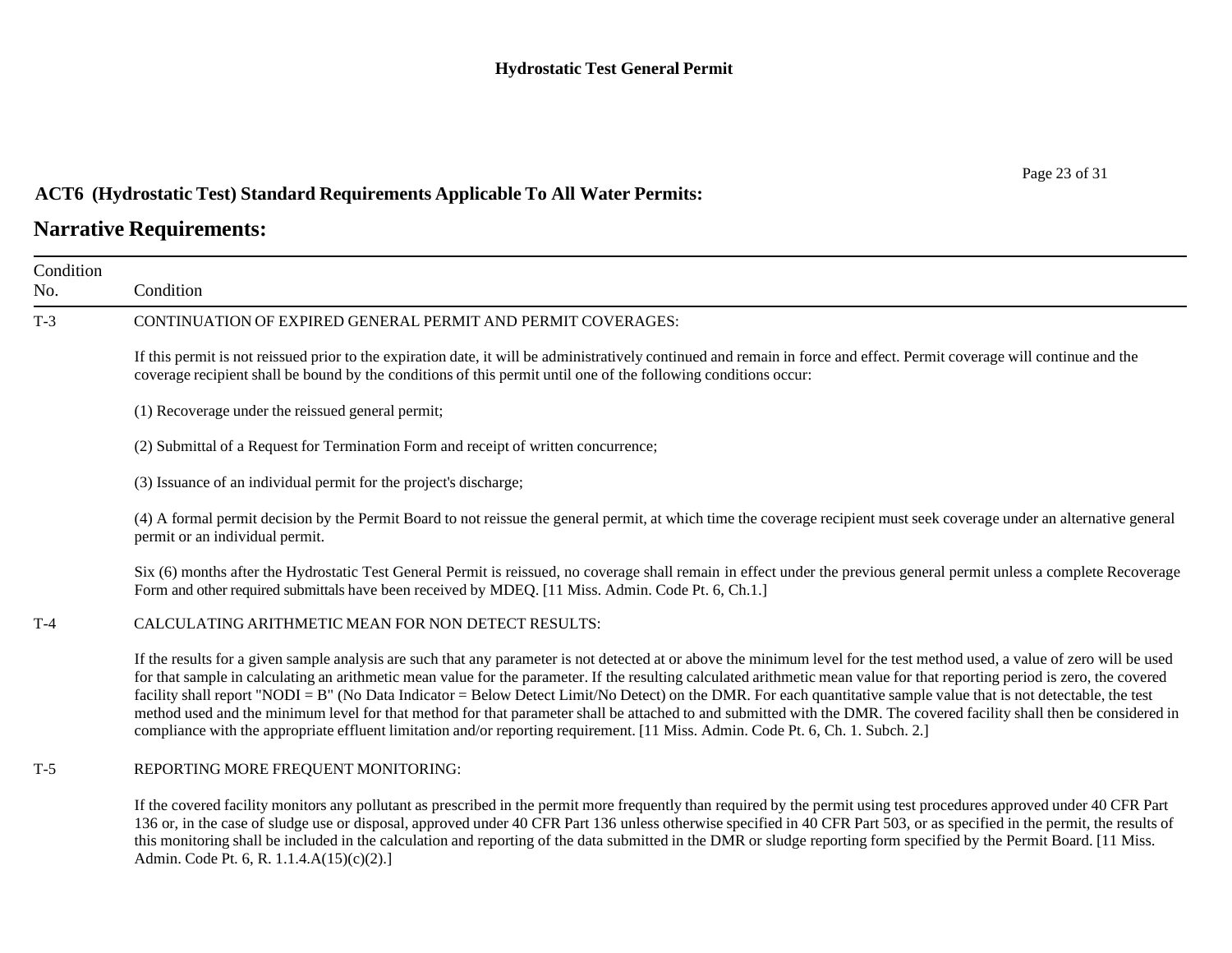## **Narrative Requirements:**

| Condition |                                                                                                                                                                                                                                                                                                                                                                                                                                                                                                                                                                                                                                                                |
|-----------|----------------------------------------------------------------------------------------------------------------------------------------------------------------------------------------------------------------------------------------------------------------------------------------------------------------------------------------------------------------------------------------------------------------------------------------------------------------------------------------------------------------------------------------------------------------------------------------------------------------------------------------------------------------|
| No.       | Condition                                                                                                                                                                                                                                                                                                                                                                                                                                                                                                                                                                                                                                                      |
| $T-6$     | <b>AVERAGING OF MEASUREMENTS:</b>                                                                                                                                                                                                                                                                                                                                                                                                                                                                                                                                                                                                                              |
|           | Calculations for all limitations that require averaging of measurements shall utilize an arithmetic mean unless otherwise specified by the Permit Board in the permit. [11<br>Miss. Admin. Code Pt. 6, R. 1.1.4.A(15)(c)(3).]                                                                                                                                                                                                                                                                                                                                                                                                                                  |
| $T-7$     | <b>TEST PROCEDURES:</b>                                                                                                                                                                                                                                                                                                                                                                                                                                                                                                                                                                                                                                        |
|           | Test procedures for the analysis of pollutants shall conform to regulations published pursuant to Section 304(h) of the Federal Water Pollution Control Act, as amended.<br>Sampling test procedures shall be in accordance with the methods set forth in 40 CFR Part 136. [11 Miss. Admin. Code Pt. 6, Ch. 1.]                                                                                                                                                                                                                                                                                                                                                |
| $T-8$     | <b>FALSIFYING REPORTS:</b>                                                                                                                                                                                                                                                                                                                                                                                                                                                                                                                                                                                                                                     |
|           | Any coverage recipient who falsifies, tampers with, or knowingly renders inaccurate any monitoring device or method required by the Permit Board to be maintained as a<br>condition in a permit, or who alters or falsifies the results obtained by such devices or methods and/or any written report required by or in response to a permit condition,<br>shall be deemed to have violated a permit condition and shall be subject to the penalties provided for a violation of a permit condition pursuant to Section 49-<br>17-43 of the Water Pollution Control Law (Mississippi Code Ann. Sections 49-17-1 et seq.). [11 Miss. Admin. Code Pt. 6, Ch. 1.] |
| $T-9$     | PERMIT MODIFICATION:                                                                                                                                                                                                                                                                                                                                                                                                                                                                                                                                                                                                                                           |
|           | Permit modification or revocation will be conducted according to 40 CFR 122.62, 122.63, 122.64 and 124.5. [11 Miss. Admin. Code Pt. 6, Ch. 1.]                                                                                                                                                                                                                                                                                                                                                                                                                                                                                                                 |
| $T-10$    | <b>DUTY TO COMPLY:</b>                                                                                                                                                                                                                                                                                                                                                                                                                                                                                                                                                                                                                                         |
|           | The coverage recipient must comply with all conditions of this permit. Any permit noncompliance constitutes a violation and is grounds for enforcement action,<br>coverage termination, revocation and reissuance, or modifications; or denial of a renewal application. [11 Miss. Admin. Code Pt. 6, Ch. 1.]                                                                                                                                                                                                                                                                                                                                                  |
| $T-11$    | PROPER OPERATION AND MAINTENANCE:                                                                                                                                                                                                                                                                                                                                                                                                                                                                                                                                                                                                                              |
|           | The coverage recipient shall at all times properly operate and maintain all facilities and systems of treatment and control (and related appurtenances) which are installed or<br>used by the coverage recipient to achieve compliance with the conditions of this permit. Proper operation and maintenance includes adequate laboratory controls with<br>appropriate quality assurance procedures and requires the operation of backup or auxiliary facilities when necessary to achieve compliance with permit conditions. [11]<br>Miss. Admin. Code Pt. 6, Ch. 1.]                                                                                          |

Page 24 of 31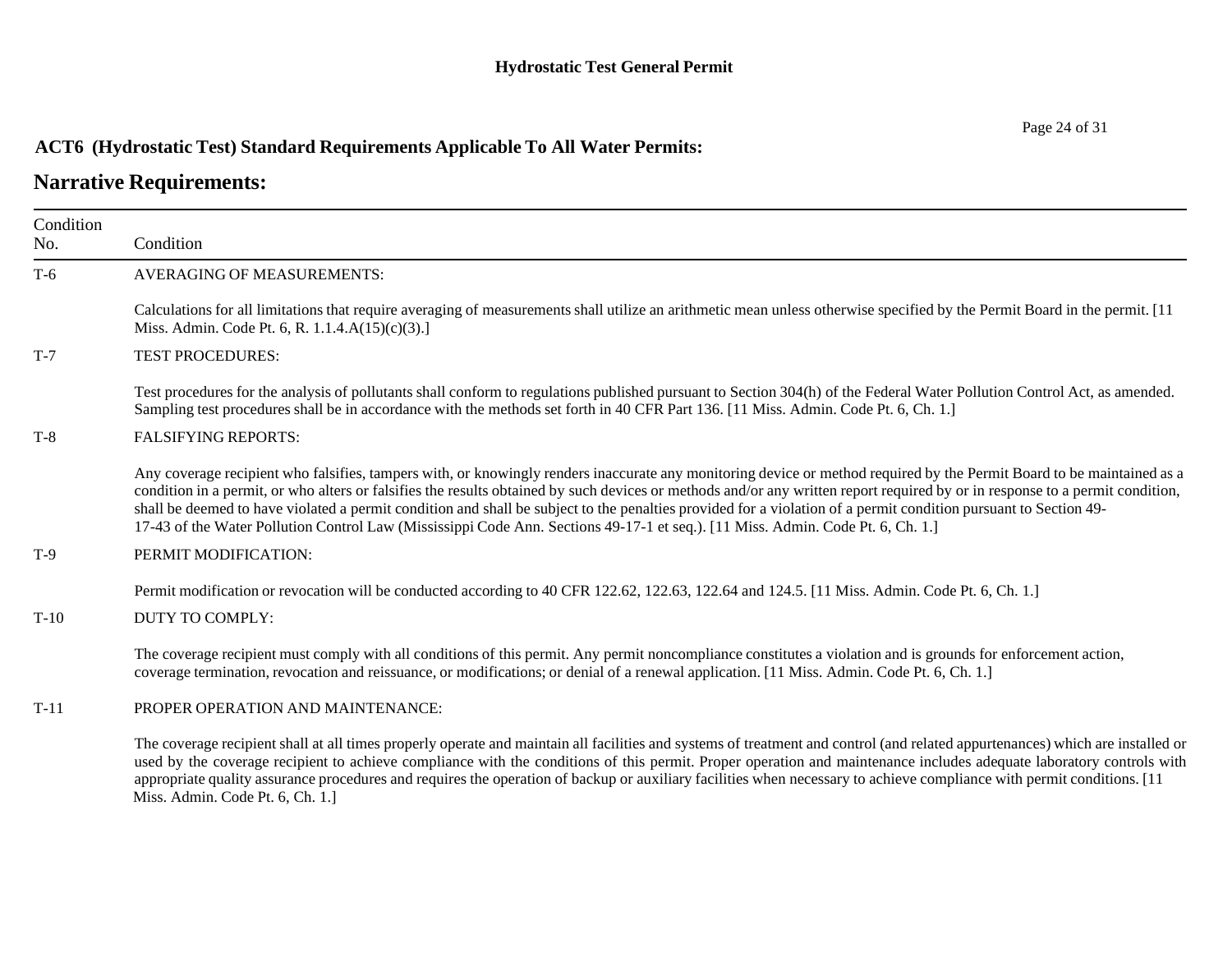## **Narrative Requirements:**

| Condition<br>No. | Condition                                                                                                                                                                                                                                                                                                                                                                                                                                                                               |
|------------------|-----------------------------------------------------------------------------------------------------------------------------------------------------------------------------------------------------------------------------------------------------------------------------------------------------------------------------------------------------------------------------------------------------------------------------------------------------------------------------------------|
| $T-12$           | DUTY TO MITIGATE:                                                                                                                                                                                                                                                                                                                                                                                                                                                                       |
|                  | The coverage recipient shall take all reasonable steps to minimize or prevent any discharge in violation of this permit which is likely to adversely affect human health or<br>the environment. [11 Miss. Admin. Code Pt. 6, Ch. 1.]                                                                                                                                                                                                                                                    |
| $T-13$           | <b>BYPASS PROHIBITION:</b>                                                                                                                                                                                                                                                                                                                                                                                                                                                              |
|                  | Bypass (see 40 CFR $122.41(m)$ ) is prohibited and enforcement action may be taken against a coverage recipient for a bypass, unless:                                                                                                                                                                                                                                                                                                                                                   |
|                  | (1) The bypass was unavoidable to prevent loss of life, personal injury, or severe property damage;                                                                                                                                                                                                                                                                                                                                                                                     |
|                  | (2) There were no feasible alternatives to the bypass, such as the use of auxiliary treatment facilities, retention of untreated wastes, or maintenance during normal<br>periods of equipment downtime. This condition is not satisfied if the coverage recipient should, in the exercise of reasonable engineering judgment, have installed<br>adequate backup equipment to prevent a bypass which occurred during normal periods of equipment downtime or preventive maintenance; and |
|                  | 3) The coverage recipient submitted notices per S-8 of this ACT. [11 Miss. Admin. Code Pt. 6, Ch. 1.]                                                                                                                                                                                                                                                                                                                                                                                   |
| $T-14$           | <b>UPSET CONDITIONS:</b>                                                                                                                                                                                                                                                                                                                                                                                                                                                                |
|                  | An upset (see 40 CFR 122.41(n)) constitutes an affirmative defense to an action brought for noncompliance with technology-based permit limitations if a coverage<br>recipient demonstrates, through properly signed, contemporaneous operating logs, or other relevant evidence, that:                                                                                                                                                                                                  |
|                  | (1) An upset occurred and the coverage recipient can identify the specific cause(s) of the upset.                                                                                                                                                                                                                                                                                                                                                                                       |
|                  | (2) The permitted facility was, at the time, being properly operated at the time of the upset.                                                                                                                                                                                                                                                                                                                                                                                          |
|                  | (3) The coverage recipient submitted notices per S-5 of this ACT.                                                                                                                                                                                                                                                                                                                                                                                                                       |
|                  | (4) The coverage recipient took remedial measures as required under T-12 of this ACT. In any enforcement proceeding, the coverage recipient has the burden of proof<br>that an upset occurred. No determination made during administrative review of claims that noncompliance was caused by upset, and before an action for noncompliance<br>is initiated, will be considered a final administrative action subject to judicial review. [11 Miss. Admin. Code Pt. 6, Ch. 1.]           |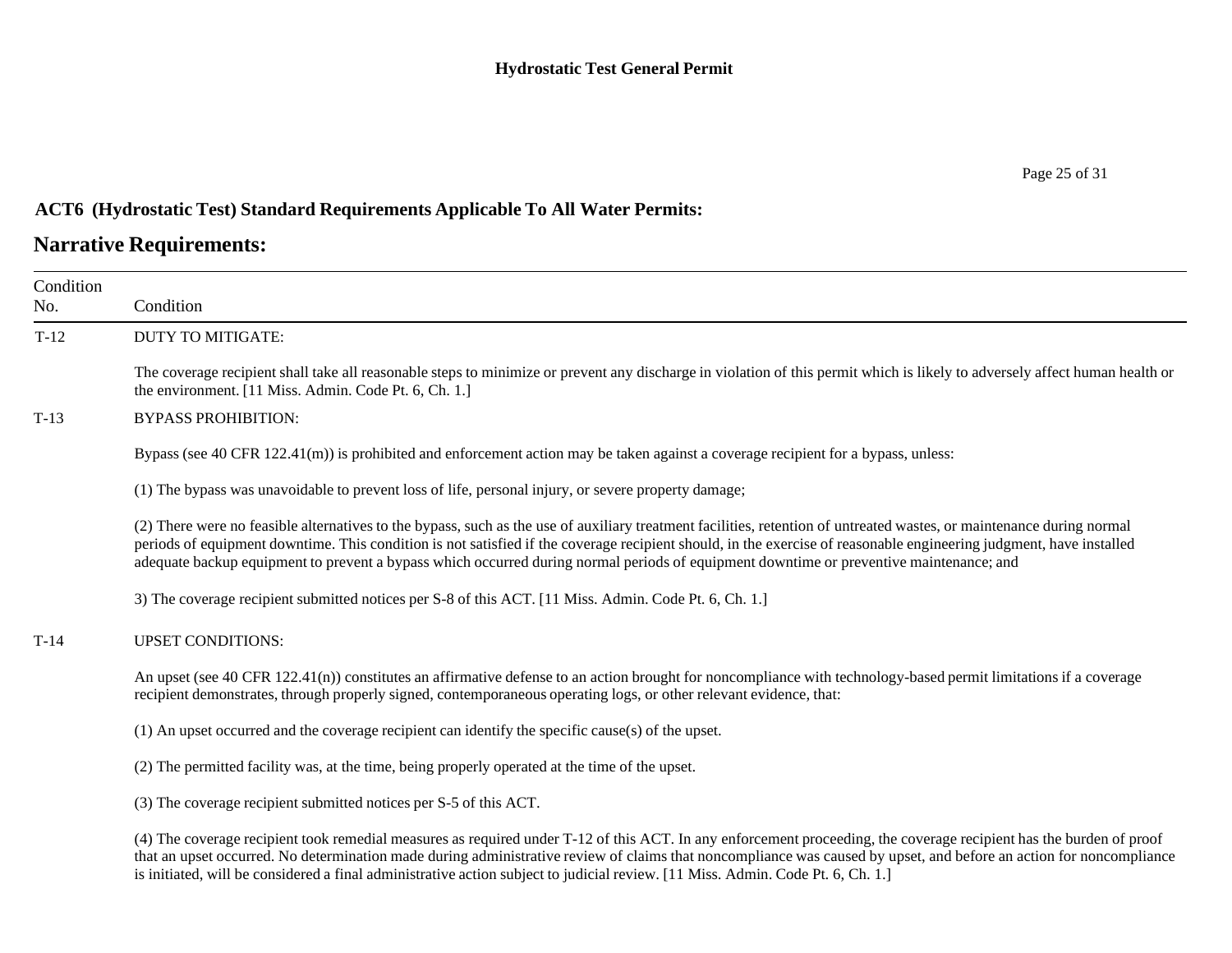## **Narrative Requirements:**

| Condition<br>No. | Condition                                                                                                                                                                                                                          |
|------------------|------------------------------------------------------------------------------------------------------------------------------------------------------------------------------------------------------------------------------------|
| $T-15$           | <b>INSPECTION AND ENTRY:</b><br>The coverage recipient shall allow the Permit Board staff or an authorized representative, upon the presentation of credentials and other documents as may be required<br>by law, to:              |
|                  | (1) Enter upon the coverage recipient's premises where a regulated activity is located or conducted or where records must be kept under the conditions of this permit;                                                             |
|                  | (2) Have access to and copy at reasonable times any records that must be kept under the conditions of this permit;                                                                                                                 |
|                  | (3) Inspect at reasonable times any facilities or equipment (including monitoring and control equipment), practices, or operations regulated or required under this permit;<br>and                                                 |
|                  | (4) Sample or monitor at reasonable times, for the purposes of assuring permit compliance or as otherwise authorized by the Clean Water Act, any substances or<br>parameters at any location. [11 Miss. Admin. Code Pt. 6, Ch. 1.] |
| $T-16$           | TRANSFER OF OWNERSHIP OR CONTROL:                                                                                                                                                                                                  |
|                  |                                                                                                                                                                                                                                    |

Coverage under this permit is not transferable to any person except after notice to and approval by the Permit Board. Transfer of coverage requests shall be submitted to the Permit Board using the form provided in the Hydrostatic Test Forms Package. [11 Miss. Admin. Code Pt. 6, Ch. 1.]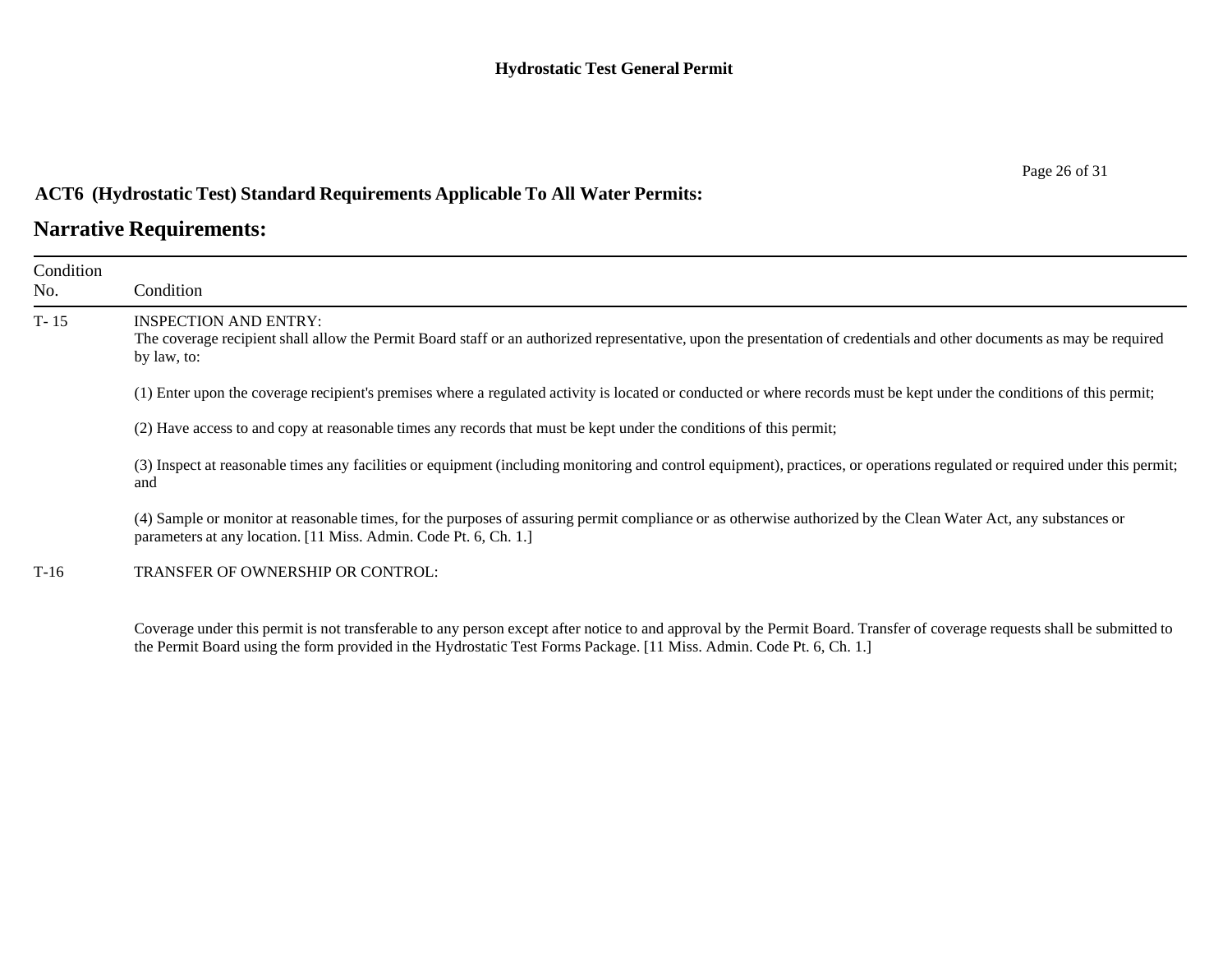## **Narrative Requirements:**

| Condition<br>No. | Condition                                                                                                                                                                                                                                                                                                                                                                                                                                                                                                                                                                                                                                                                                                                                                               |
|------------------|-------------------------------------------------------------------------------------------------------------------------------------------------------------------------------------------------------------------------------------------------------------------------------------------------------------------------------------------------------------------------------------------------------------------------------------------------------------------------------------------------------------------------------------------------------------------------------------------------------------------------------------------------------------------------------------------------------------------------------------------------------------------------|
| $T-17$           | SIGNATORY REQUIREMENTS:                                                                                                                                                                                                                                                                                                                                                                                                                                                                                                                                                                                                                                                                                                                                                 |
|                  | All HTNOIs and requests for recoverage shall be signed as follows:                                                                                                                                                                                                                                                                                                                                                                                                                                                                                                                                                                                                                                                                                                      |
|                  | (1) For a corporation by a responsible corporate officer. For this permit, a responsible corporate officer means:                                                                                                                                                                                                                                                                                                                                                                                                                                                                                                                                                                                                                                                       |
|                  | (A) A president, secretary, treasurer, or vice-president of the corporation in charge of a principal business function, or any other person who performs similar policy or<br>decision-making functions for the corporation; or                                                                                                                                                                                                                                                                                                                                                                                                                                                                                                                                         |
|                  | (B) The manager of one or more manufacturing, production or operating facilities, provided, the manager is authorized to make management decisions which govern the<br>operation of the regulated facility including having the explicit or implicit duty of making major capital investment recommendations, and initiating and directing other<br>comprehensive measures to assure long term environmental compliance with environmental laws and regulations; the manager can ensure that the necessary systems are<br>established or actions taken to gather complete and accurate information for permit application requirements; and where authority to sign documents has been assigned<br>or delegated to the manager in accordance with corporate procedures; |
|                  | Note: MDEQ does not require specific assignments or delegations of authority to responsible corporate officers identified in paragraph (1)(A) above. The Department<br>will presume that these responsible corporate officers have the requisite authority to sign permit applications unless the corporation has notified the Permit Board to the<br>contrary. Corporate procedures governing authority to sign permit applications may provide for assignment or delegation to applicable corporate positions under<br>paragraph $(1)(B)$ above rather than to specific individuals.                                                                                                                                                                                  |
|                  | (2) For a partnership or sole proprietorship by a general partner or the proprietor, respectively; or                                                                                                                                                                                                                                                                                                                                                                                                                                                                                                                                                                                                                                                                   |
|                  | (3) For a municipal, State, Federal, or other public agency by either a principal executive officer or ranking elected official. For purposes of this section, a principal<br>executive officer of a Federal agency includes:                                                                                                                                                                                                                                                                                                                                                                                                                                                                                                                                           |
|                  | (A) The chief executive officer of the agency, or                                                                                                                                                                                                                                                                                                                                                                                                                                                                                                                                                                                                                                                                                                                       |
|                  | (B) A senior executive officer having responsibility for the overall operations of a principal geographic unit of the agency. [11 Miss. Admin. Code Pt. 6, Ch. 1.]                                                                                                                                                                                                                                                                                                                                                                                                                                                                                                                                                                                                      |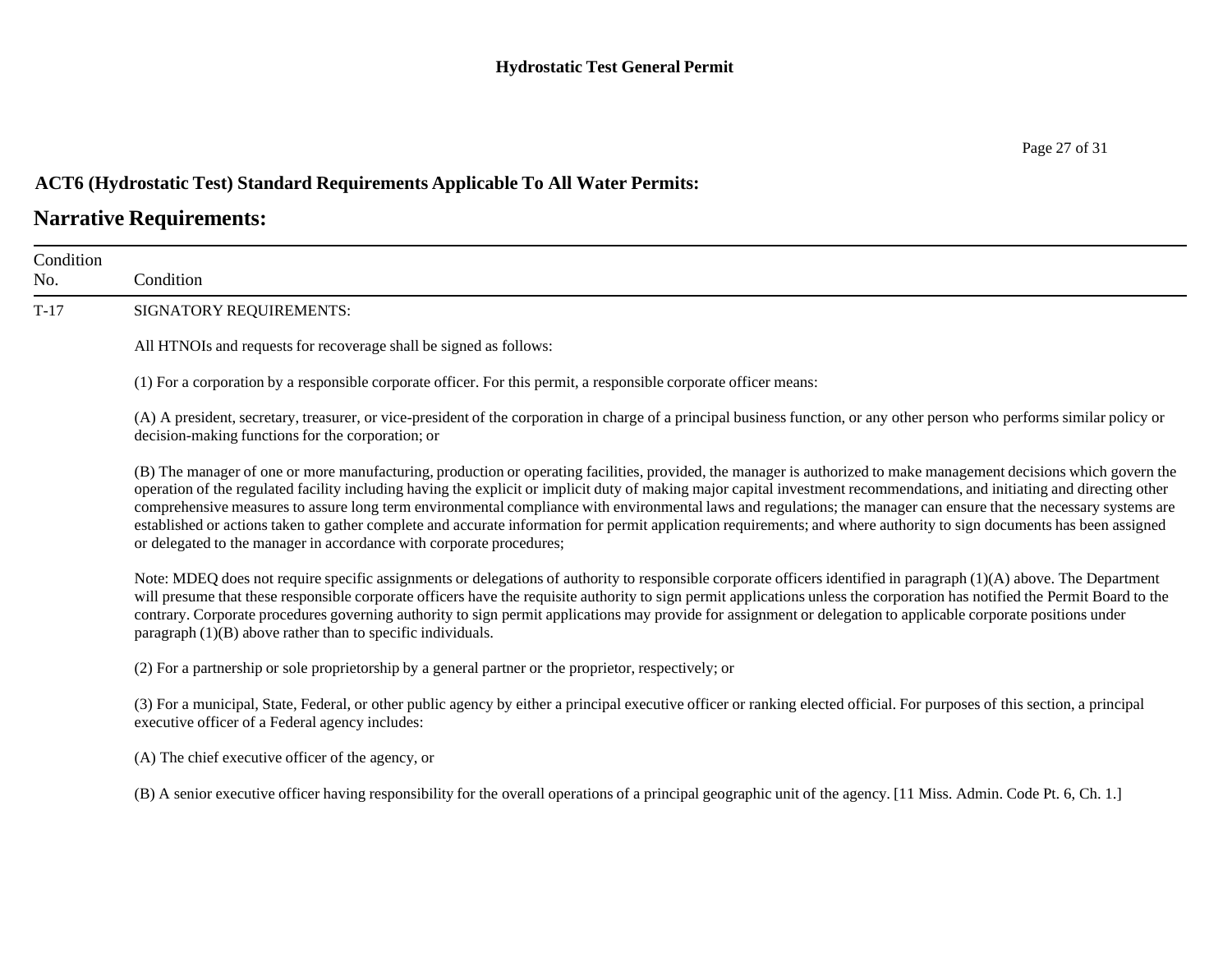## **Narrative Requirements:**

| Condition<br>No. | Condition                                                                                                                                                                                                                                                                                                                                                                                                                                                                                                                                                                                                                                                                                                              |
|------------------|------------------------------------------------------------------------------------------------------------------------------------------------------------------------------------------------------------------------------------------------------------------------------------------------------------------------------------------------------------------------------------------------------------------------------------------------------------------------------------------------------------------------------------------------------------------------------------------------------------------------------------------------------------------------------------------------------------------------|
| $T-18$           | DULY AUTHORIZED REPRESENTATIVE:                                                                                                                                                                                                                                                                                                                                                                                                                                                                                                                                                                                                                                                                                        |
|                  | All reports required by this permit, and other information requested by the Permit Board shall be signed by a person described in T-17 above, or by a duly authorized<br>representative of that person. A person is a duly authorized representative when:                                                                                                                                                                                                                                                                                                                                                                                                                                                             |
|                  | (1) The authorization is made in writing and submitted to the Permit Board by a person described in T-17 above.                                                                                                                                                                                                                                                                                                                                                                                                                                                                                                                                                                                                        |
|                  | (2) The authorization specifies either an individual or a position having responsibility for the overall operation of the regulated activity, such as: manager, operator of a<br>well or well field, superintendent, person of equivalent responsibility, or an individual or position having overall responsibility for environmental matters for the<br>company. (A duly authorized representative may be either a specified individual or position). [11 Miss. Admin. Code Pt. 6, Ch. 1.]                                                                                                                                                                                                                           |
| $T-19$           | <b>CHANGES IN AUTHORIZATION:</b>                                                                                                                                                                                                                                                                                                                                                                                                                                                                                                                                                                                                                                                                                       |
|                  | If an authorization is no longer accurate because a different individual or position has permit responsibility, a new authorization satisfying the requirements of T-17 and<br>T-18 above must be submitted to the Permit Board prior to or together with any reports, information or applications signed by the representative. [11 Miss. Admin. Code<br>Pt. 6, Ch. 1.]                                                                                                                                                                                                                                                                                                                                               |
| $T-20$           | <b>CERTIFICATION:</b>                                                                                                                                                                                                                                                                                                                                                                                                                                                                                                                                                                                                                                                                                                  |
|                  | Any person signing documents under this section shall make the following certification:                                                                                                                                                                                                                                                                                                                                                                                                                                                                                                                                                                                                                                |
|                  | "I certify under penalty of law that this document and all attachments were prepared under my direction or supervision in accordance with a system designed to assure<br>that qualified personnel properly gathered and evaluated the information submitted. Based on my inquiry of the person or persons who manage the system, or those<br>persons directly responsible for gathering the information, the information submitted is, to the best of my knowledge and belief, true, accurate and complete. I am aware<br>that there are significant penalties for submitting false information, including the possibility of fines and imprisonment for knowing violations.". [11 Miss. Admin. Code<br>Pt. 6, Ch. 1.] |
| $T-21$           | DUTY TO PROVIDE INFORMATION:                                                                                                                                                                                                                                                                                                                                                                                                                                                                                                                                                                                                                                                                                           |
|                  | The coverage recipient shall furnish to the Permit Board, within a reasonable time, any relevant information which the Permit Board may request to determine whether<br>cause exists for modifying, revoking and reissuing, or terminating coverage, or to determine compliance with this permit. The coverage recipient shall also furnish to the<br>Permit Board, upon request, copies of records required to be kept by this permit. [11 Miss. Admin. Code Pt. 6, Ch. 1.]                                                                                                                                                                                                                                           |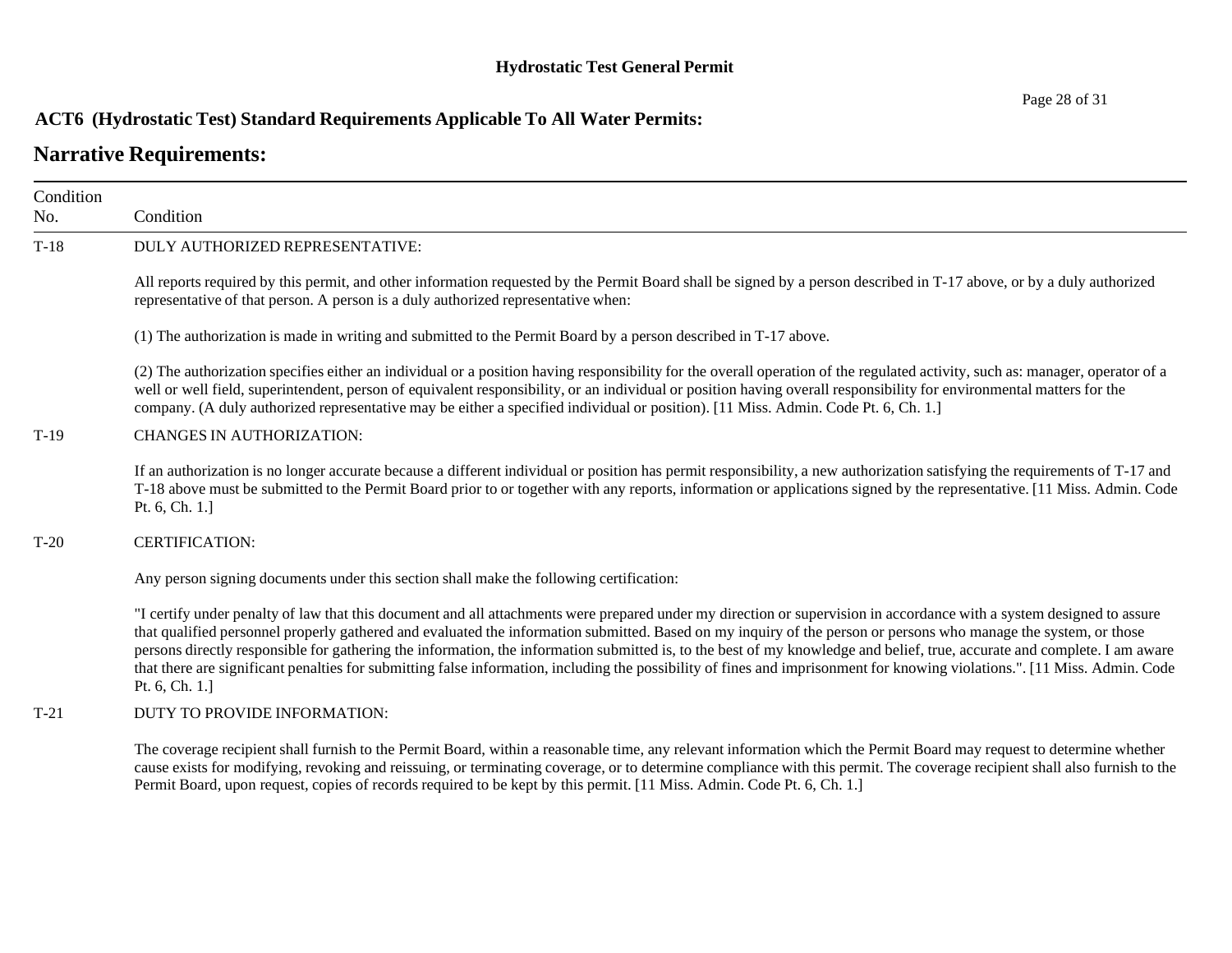## **Narrative Requirements:**

| Condition<br>No. | Condition                                                                                                                                                                                                                                                                                                                                    |
|------------------|----------------------------------------------------------------------------------------------------------------------------------------------------------------------------------------------------------------------------------------------------------------------------------------------------------------------------------------------|
| $T-22$           | TOXIC POLLUTANTS NOTIFICATION REQUIREMENTS:                                                                                                                                                                                                                                                                                                  |
|                  | The coverage recipient shall comply with the applicable provisions of 40 CFR 122.42. [11 Miss. Admin. Code Pt. 6, Ch. 1.]                                                                                                                                                                                                                    |
| $T-23$           | CIVIL AND CRIMINAL LIABILITY:                                                                                                                                                                                                                                                                                                                |
|                  | (1) Any person who violates a term, condition or schedule of compliance contained within this permit or the Mississippi Air and Water Pollution Control Law is subject<br>to the actions defined by the Mississippi Air and Water Pollution Control Law (Miss. Code Ann. Sections 49-17-1 through 49-17-43).                                 |
|                  | (2) Except as provided in permit conditions on "Bypassing" and "Upsets", nothing in this permit shall be construed to relieve the coverage recipient from civil or<br>criminal penalties for noncompliance.                                                                                                                                  |
|                  | (3) It shall not be the defense of the coverage recipient in an enforcement action that it would have been necessary to halt or reduce the permitted activity in order to<br>maintain compliance with the conditions of this permit. [11 Miss. Admin. Code Pt. 6, Ch. 1.]                                                                    |
| $T-24$           | OIL AND HAZARDOUS SUBSTANCE LIABILITY:                                                                                                                                                                                                                                                                                                       |
|                  | Nothing in this permit shall relieve the coverage recipient from responsibilities, liabilities, or penalties under Section 311 of the CWA (33 U.S.C. Section 1321). [11]<br>Miss. Admin. Code Pt. 6, Ch. 1.]                                                                                                                                 |
| $T-25$           | PROPERTY RIGHTS:                                                                                                                                                                                                                                                                                                                             |
|                  | The issuance of this permit does not convey any property rights of any sort, nor any exclusive privileges, nor does it authorize any injury to private property nor any<br>invasion of personal rights, nor any infringement of Federal, State or local laws or regulations. [11 Miss. Admin. Code Pt. 6, Ch. 1.]                            |
| $T-26$           | SEVERABILITY:                                                                                                                                                                                                                                                                                                                                |
|                  | The provisions of this permit are severable, and if any provision of this permit, or the application of any provision of this permit to any circumstance, is held invalid, the<br>application of such provision to other circumstances, and the remainder of this permit shall not be affected thereby. [11 Miss. Admin. Code Pt. 6, Ch. 1.] |

Page 29 of 31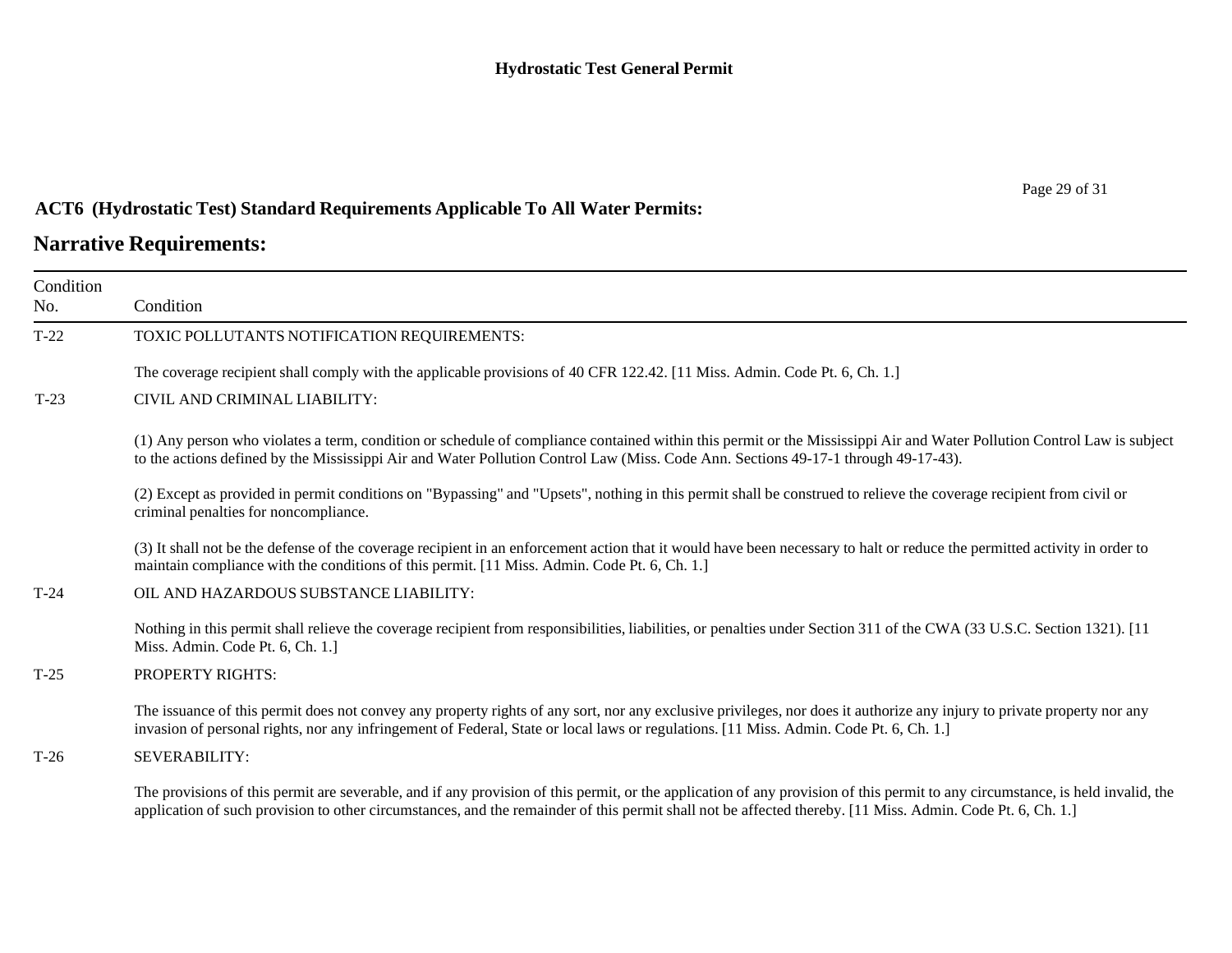## **Narrative Requirements:**

| Condition<br>No. | Condition                                                                                                                                                                                                                                                                                                                                                                                                                                                                                                                                                                                                                                                                                                                                                                                                               |
|------------------|-------------------------------------------------------------------------------------------------------------------------------------------------------------------------------------------------------------------------------------------------------------------------------------------------------------------------------------------------------------------------------------------------------------------------------------------------------------------------------------------------------------------------------------------------------------------------------------------------------------------------------------------------------------------------------------------------------------------------------------------------------------------------------------------------------------------------|
| $T-27$           | SPILL PREVENTION AND BEST MANAGEMENT PLANS:                                                                                                                                                                                                                                                                                                                                                                                                                                                                                                                                                                                                                                                                                                                                                                             |
|                  | Any facility which has above ground bulk storage capacity of more than 1,320 gallons or any single container with a capacity greater than 660 gallons of materials<br>and/or liquids (including but not limited to, all raw, finished and/or waste material) with chronic or acute potential for pollution impact on waters of the State, and not<br>subject to Mississippi Hazardous Waste Management Regulations or 40 CFR 112 (Oil Pollution Prevention) regulations, shall provide secondary containment as found<br>in 40 CFR 112 or equivalent protective measures such as trenches or waterways which would conduct any tank releases to a permitted treatment system or sufficient<br>equalization or treatment capacity needed to prevent chronic/acute pollution impact. [11 Miss. Admin. Code Pt. 6, Ch. 1.] |
| $T-28$           | <b>REOPENER CLAUSE:</b>                                                                                                                                                                                                                                                                                                                                                                                                                                                                                                                                                                                                                                                                                                                                                                                                 |
|                  | If there is evidence indicating potential or realized impacts on water quality due to discharges from industrial activities covered by this permit, the coverage<br>recipient may be required to obtain an individual permit or an alternative general permit in accordance with ACT2, S-3 or the permit may be modified to include<br>different limitations and/or requirements. [11 Miss. Admin. Code Pt. 6, Ch. 1.]                                                                                                                                                                                                                                                                                                                                                                                                  |
| $T-29$           | PERMIT ACTIONS:                                                                                                                                                                                                                                                                                                                                                                                                                                                                                                                                                                                                                                                                                                                                                                                                         |
|                  | This permit may be modified, revoked and reissued, or terminated for cause. A request by the coverage recipient for permit or coverage modification, revocation and                                                                                                                                                                                                                                                                                                                                                                                                                                                                                                                                                                                                                                                     |

This permit may be modified, revoked and reissued, or terminated for cause. A request by the coverage recipient for permit or coverage modification, revocation and reissuance, or termination, or a certification of planned changes or anticipated noncompliance does not stay any permit condition. [11 Miss. Admin. Code Pt. 6, Ch. 1.]